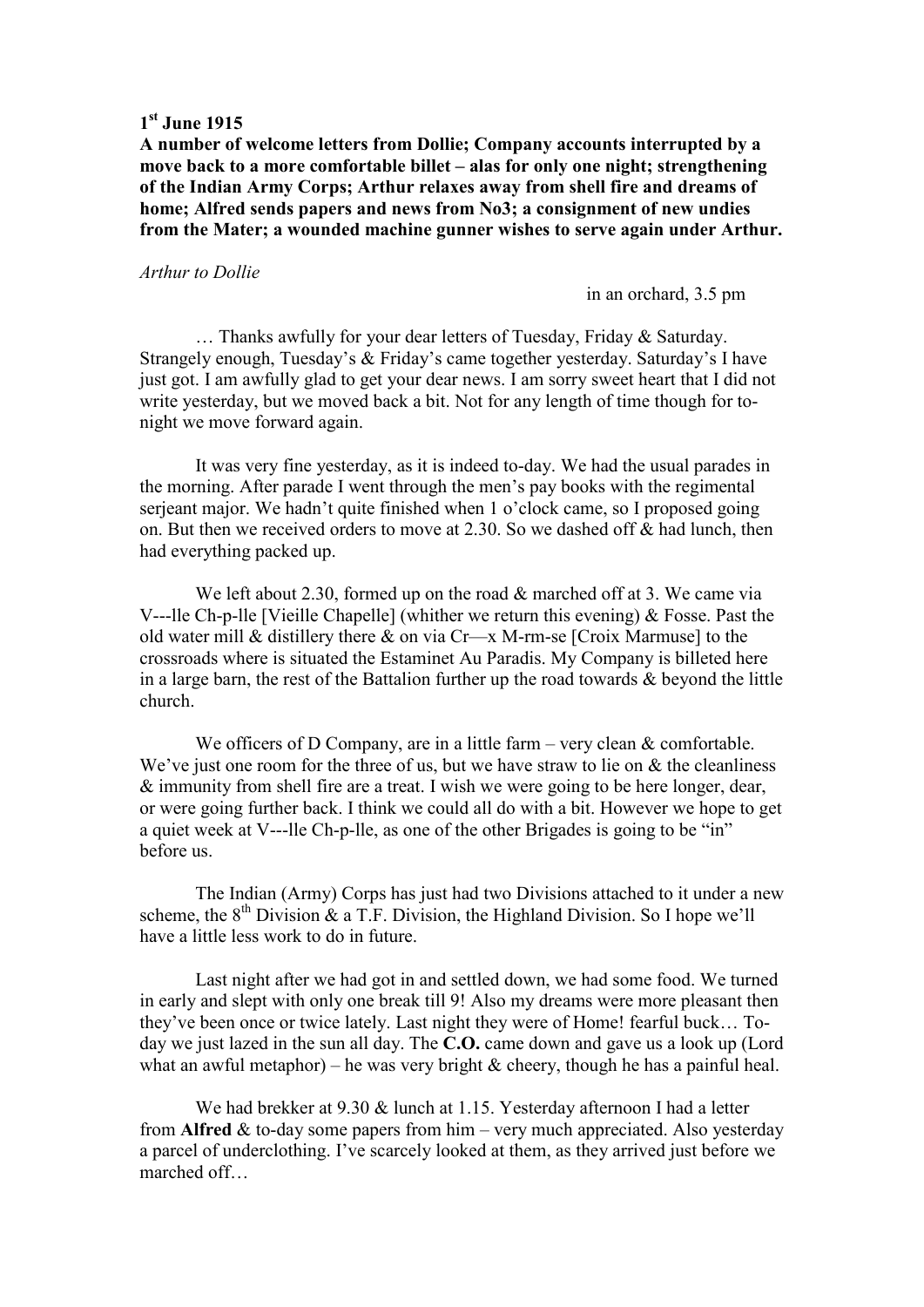I had a letter to-day dear from one of my machine gunners who was wounded at Neuve Chapelle. I wonder if you remember his name, **C.W. Swaffield**. He was wounded next to me in the captured German trench & was so disappointed at having to go back. He writes "I am absolutely dying to get back to work again under your command again" …. "I was very happy when I was in the section & I would like to go straight back to France to fight once again".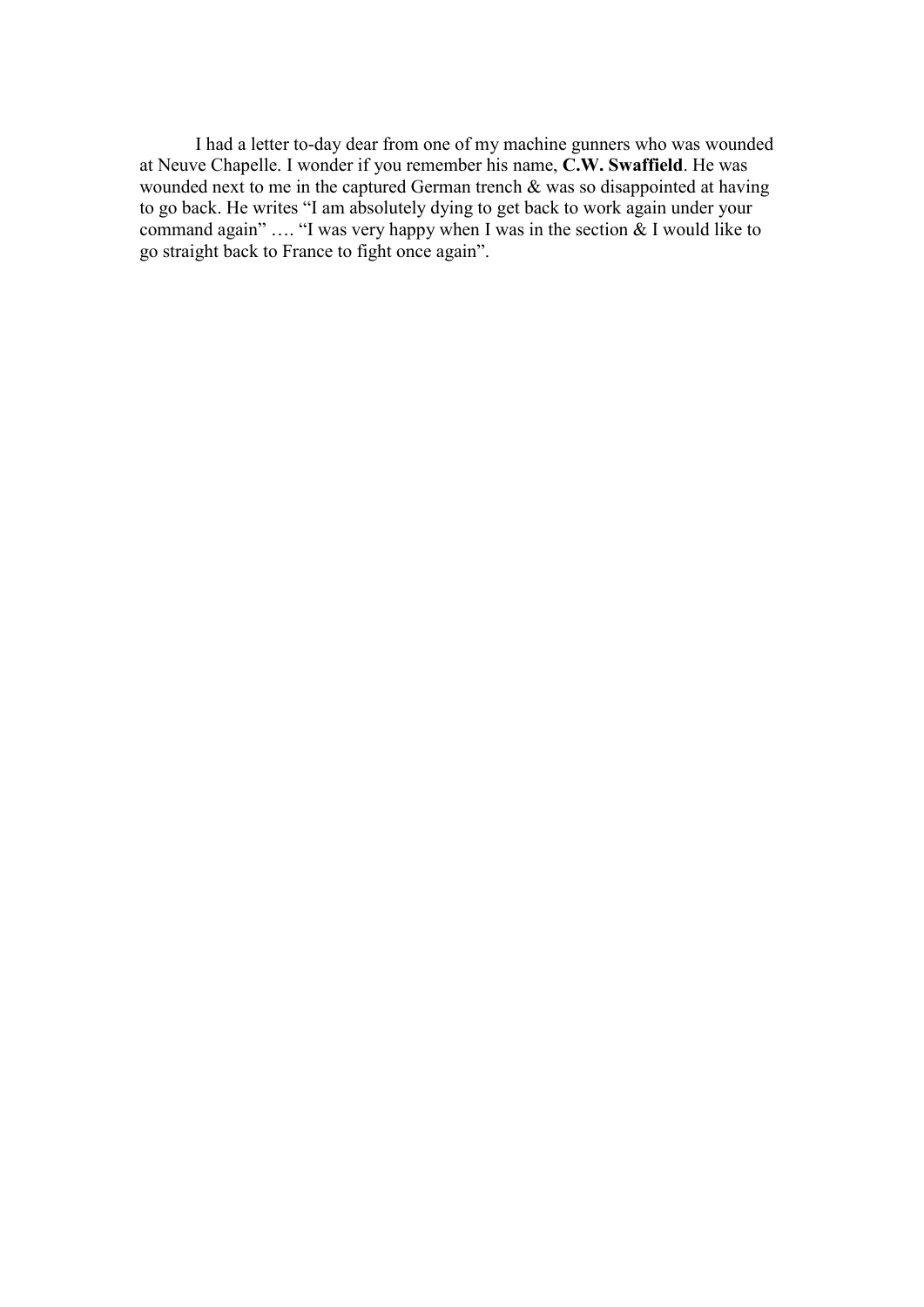# **2 nd June 1915**

**A dusty evening ride to new billets in reserve at Vieille Chapelle; the C.O. is in a rage about his dirty accommodation; Arthur sorts out the men's pay books; hopes for a quiet week; a letter from Edgar at home; the French troops appear to be pushing south of La Bassee.** 

#### *Arthur to Dollie*

Wed. 3.15pm.

 Another day passed, little darling. Another move and two sweet letters to acknowledge – Sunday's & Monday's. Thanks so much, dear, I was awfully bucked to get them. Yesterday afternoon we paraded at a quarter past six & marched off about 7. It was a glorious evening, though the roads were very dusty. However, being mounted, I escaped the worst of the dust.

We arrived here at V…… Ch…… [Vieille Chapelle] about half-past 8 & got our men settled down. They are all in one barn again & pretty crowded. We officers of D Company have a room in an estaminet at the Crossroads, not bad. D Company were here before.

 We had supper soon after we got in. We went for a stroll first: found the C.O. in an awful rage, for they'd billeted him in a very dirty spot. Still what can one expect – troops have been billeted here for 8 months! We turned in soon after food, dear, & slept pretty well. Breakfast this morning at 9 or thereabouts.

 I've spent most of the morning overhauling the paybooks of the draft. The 3 /  $3<sup>rd</sup>$  must be an awful scratch lot. One hears all sorts of rotten stories about them – all the unfortunate men's paybooks are wrong. Some are in debt to the tune of one or two pounds. In one case, it is a question of five pounds in debt, all because they were not paid properly at home.

 This evening, little sweetheart, **Wilcox, Rice** & I are going for a ride; it should be rather pleasant. I wonder if I shall ever teach you to ride, little girl. You'd look priceless on a horse but then you always do.

 We are Brigade in Reserve here at 1 hours notice. But I'm hoping we'll have a quiet week. I had a cheery letter from **Edgar** to-day. He seems pretty fit. I myself am very well DG. Life would be just ripping if I could only be with you. I'm longing to see you again, my beloved. I feel a wonderful thrill just thinking of you. Do you remember our rapturous meeting at Victoria when I came home for leave. Jove darling, you were a sight to gladden weary eyes …

 News as you see dear is rather scarce. The French appear to be pushing south of La Bassee. One can see the little ridge of hills on which lies Notre Dame de Lorette quite well from here on a fine day…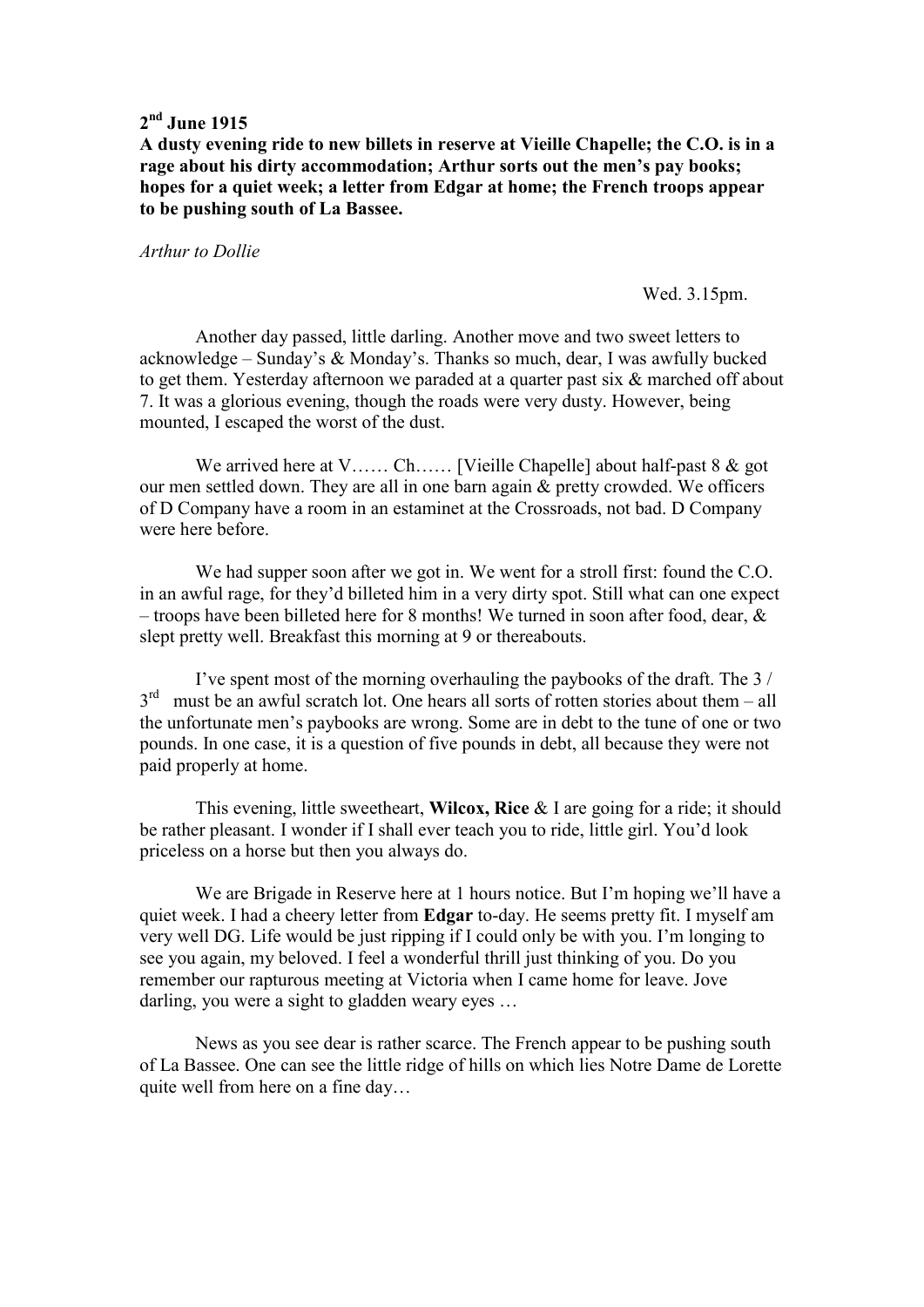# **3 rd June 1915**

**No letter from Dollie today so Arthur is dull; the local brewery is converted into a much needed bath house for the men; an issue of clean clothing after 4 months in the same clothes; a wonderful walk by the canal and through the woods.** 

### *Arthur to Dollie*

in billets, Thursday 8 pm

 … To-day alas no letter, but then two came yesterday, so yesterday's extra joy must tide me over to-day. How I love to get your news, little sweetheart, how happy the moments when I receive your dear letters. How dull the days when none come.

 To-day has been rather a full one for us here. Parades began again for the battalion. This morning my company was excused for baths. There is a brewery here that they fitted up as a bathing place. Its use has been discontinued for some time but with a little pushing we got it going. So this morning all my men had a hot bath – what luxury. Yesterday they had a fresh issue of clothing and underclothing. I wouldn't let them put it on until after their real wash to-day. So now they have a fresh start, clean clothes & a wash. They needed it poor fellows. And it has done them a lot of good, as you imagine darling, for they've been wearing their other clothes for at least 4 months, since February in fact.

 I had some more promotions to make & several odd things to do. That took up some time. I also wrote to **Harold**. This afternoon parade, after that tea. Then **Wilcox** & I went for a walk down by the canal bank & through a priceless wood. The grass  $\&$ wild flowers were waist-deep. What struck one most were forget-me-nots & a kind of orchid. There was a lot of water – and yellow iris…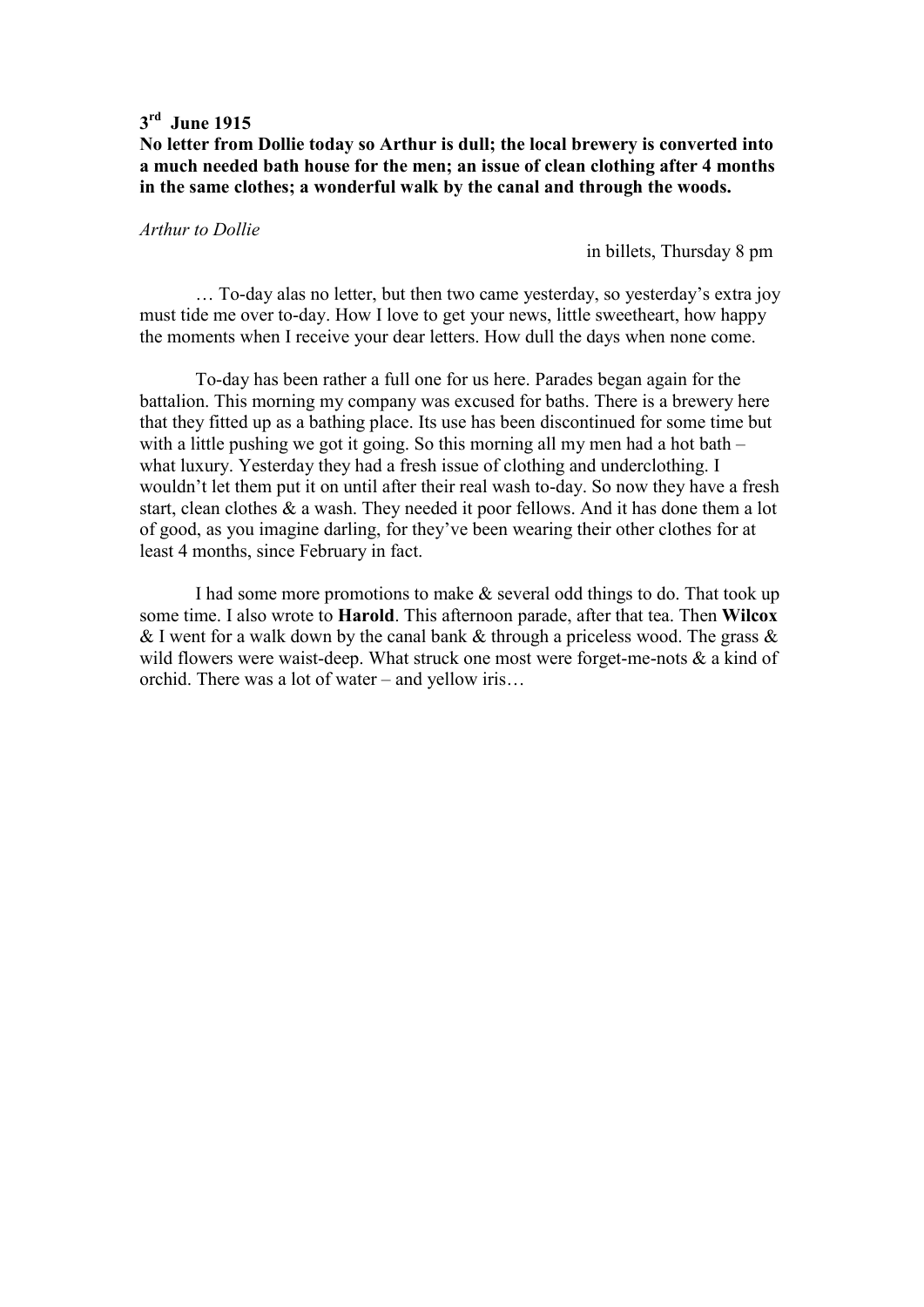# **4 th June 1915** [Continuation of letter begun on Thursday 3rd June 1915] **A very short note added to yesterday's letter – there is a rumour abroad that the Company might be moved right back for a rest on 9th June.**

## *Arthur to Dollie*

 … Please forgive me dear if I leave you now. It's Friday morning & just on time for parade, so I must rush. Rumours of a rest on the  $9<sup>th</sup>$ . Jove, I hope so.

So au revoir, queen of my heart. God be with you. With all my love …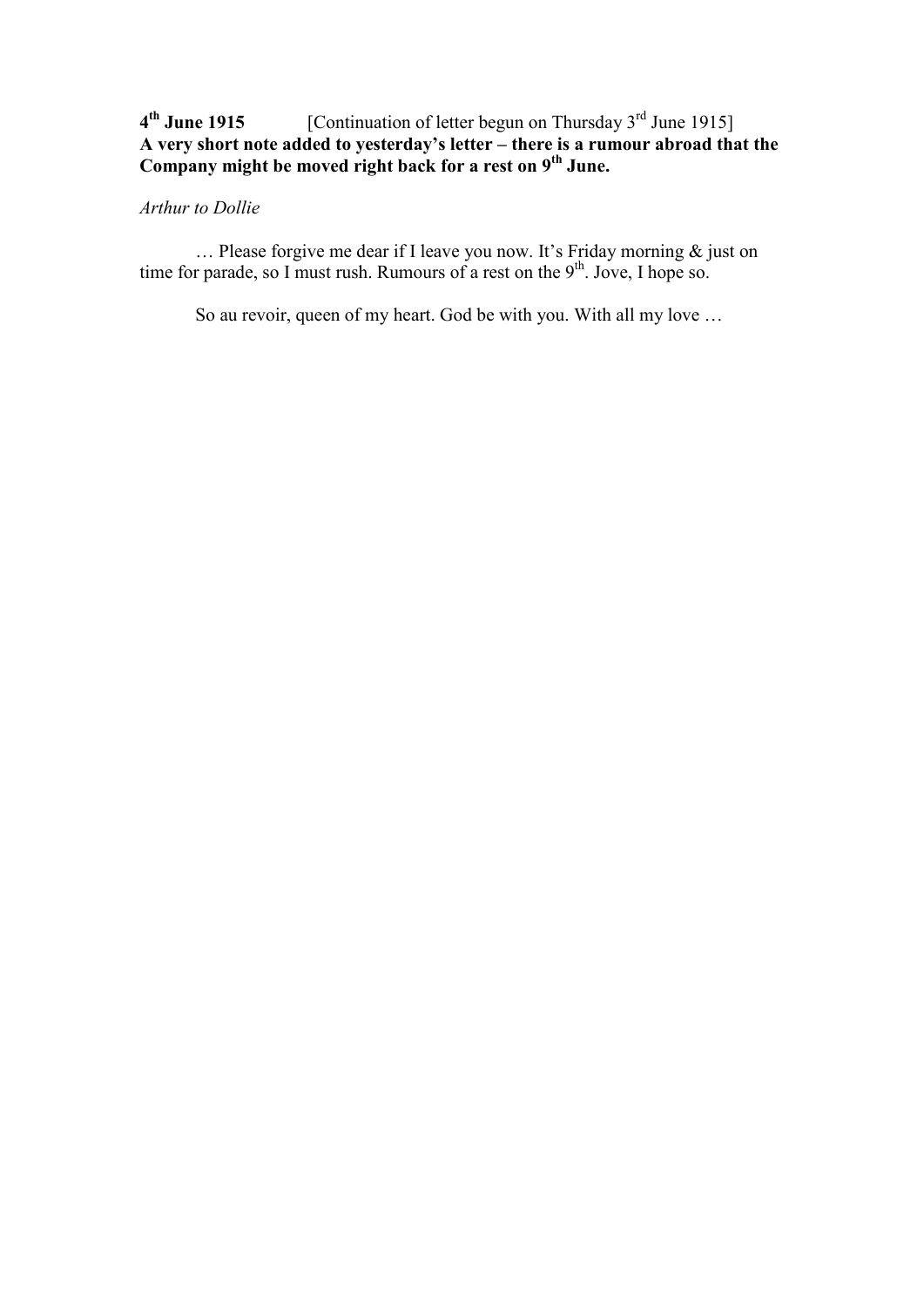**Arthur is yet again overwhelmed by Dollie's generosity in sending parcels to him; hot weather; rumours of home leave after another brief spell in the trenches; picking wild flowers for a fallen comrade's grave; "Corp. Fleming" is very much alive!** 

#### *Arthur to Dollie*

Saturday 5.15 pm

 … You really mustn't, you generous little soul: another great parcel came from you to-day. God bless you, dear, and thanks a thousand times. Truly your generosity is unappeasable... Two dear letters came to-day as well – Wednesday's  $\&$ Thursday's. Thanks awfully for them, dear, they are very, very welcome. If you could see my impatience until the post arrives, and vexation if it is at all late. Of course, darling, I received your dear parcel with the "Gentleman's Relish" in it – some little time ago. I cannot believe, darling, that I haven't thanked you for it. I should never cease to reproach myself.

 I'm very fit DG. The weather continues glorious, but it is very hot. The thin things the Mater sent out have proved very acceptable.

There is no news yet – definitely – of rest. But there is a pretty persistent idea that, in the next fortnight, we shall do a week in the trenches & that after that we are going back to Aire [Aire-sur-la-Lys] to reorganise. That should mean a chance of leave again. We all hope so. I could do with some months of it, with you; couldn't we dear?

 Yesterday, darling, we did our usual parades – save that the half-past four parade was excused, as most of the battalion had to go out on a working party – about 80-90 from each Company & one officer per company. **Wilcox** was in charge of D. They were out from  $7 - 2$ , poor fellows & were pretty tired in the morning. So we only had a short parade this morning from 9 till about half past ten. I stayed behind as I had a lot to do.

 Later on in the morning, dear, I went out with **Algy** to get some flowers for the grave of **Miss Crozier's brother**. He is buried close to here. I took **Algy** up to the wood where **Wilcox** & I went the other night: where I picked those forget-me-nots. It is a wonderfully beautiful spot - cool  $&$  shady – an abundance of forget-me-nots, a little yellow & mauve orchid & a ripping little white flower that I didn't know the name of. We wandered through & picked a bunch of the wild flowers each. Then turned back. This afternoon, little sweet heart, we've been slacking more or less. Last night **Rice** & I had dinner with **Algy**; both the **C.O. & Sammy** were out. He gave us a very excellent meal & we talked. It was a bit of a change.

I want to thank you awfully darling, for going over to see **House's** wife, and am very proud of you. For the greatest of all charities is personal service …

 I had a letter to-day from the landlady of **Corp. Fleming**, who hears rumours of his death & I suspect, rather wants to sell his clothes. (The Corp is very much alive)…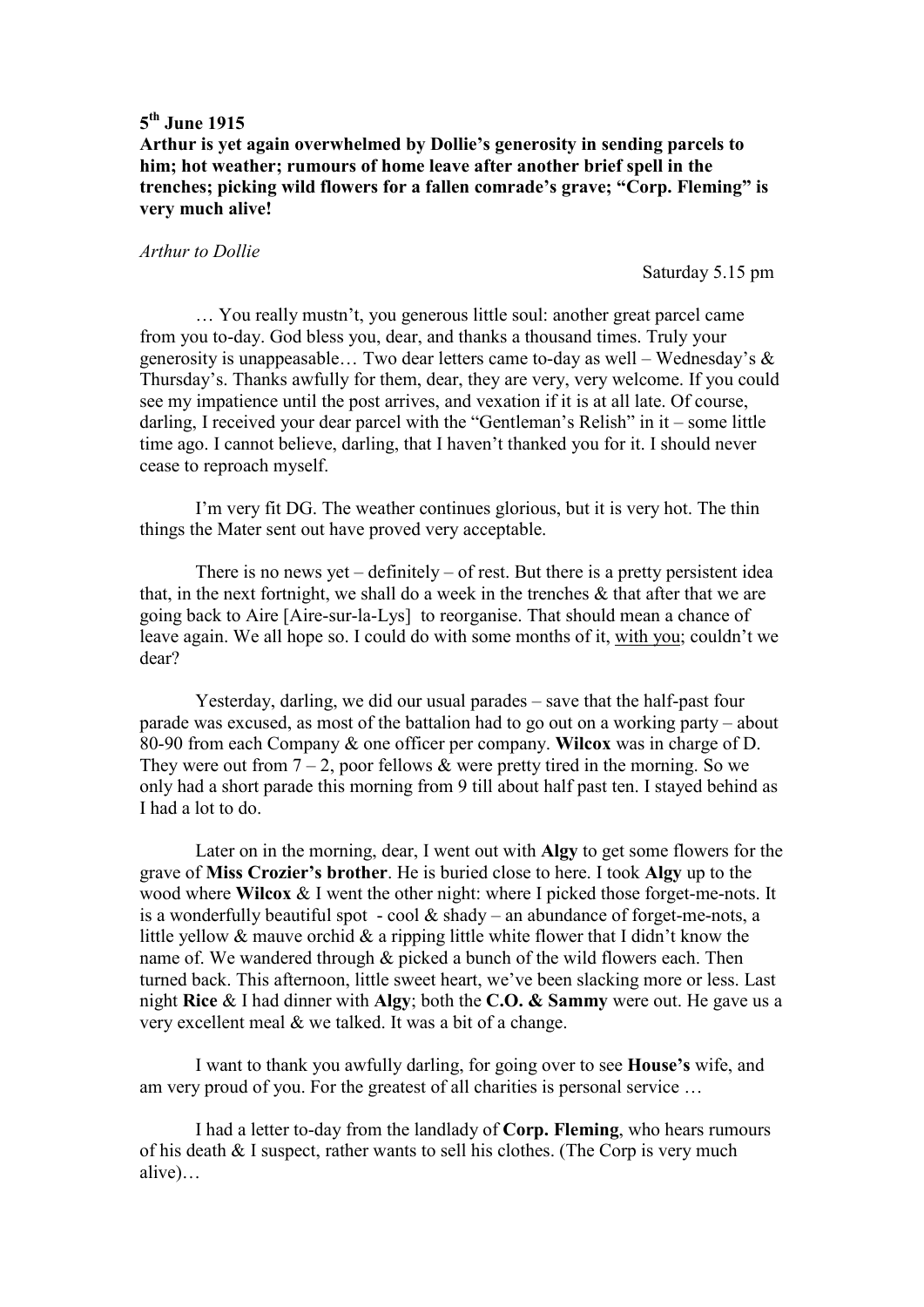**Letters and magazines from home to ease the boredom; Arthur regrets that he and Dollie cannot share the wonderful weather together; happy thoughts of a previous Palm Sunday; personification of the Bosche menace; Arthur formulates a status code as they prepare to leave billets for the reserve trenches.** 

#### *Arthur to Dollie*

Sunday even. 6.5 pm

 Still more to thank you for to-day, a letter and two magazines. Thanks awfully: you are a dear – and I love to hear from you. The magazines are very welcome & very much appreciated. Thanks awfully, little girl.

 I'm afraid I hav'n't very much news to give you today, dear. Last night there was to have been a cinema show at 8.30, but when we went along after dinner, we found it had been cancelled. So we walked for a bit, **Wilcox, Rice** and I and came back at half past nine.

 To-day being Sunday we had an extra hour's sleep and had breakfast at nine. The others went to Church Parade; I went to Mass at the Cure's house. Last time I heard Mass here it was Palm Sunday: **Alfred** and I were together, **Edgar** hadn't joined us. The following Wednesday I was with you – Jove, what happy memories! This time alas no such luck. What wouldn't I give for the chance of being with you again dear little wife-to-be. After Mass I came back here & did some work. It has been very hot to-day, dear.

 This afternoon the mail came. That filled us all with excitement… So until tea time we read. After tea I went round to watch some experiments being made and was out there about an hour. I then came straight back to write to you, dear comrade.

 It is a wonderful evening: if we could only spend it together, what happiness. Everything seems to breath of peace and happiness. Yet not far away those beastly Bosches are sprawling over this fair country like a great poisonous spider, and there's death and blood and agony. Forgive the outburst - dear. It doesn't often break out like that.

 Well, darling, to-morrow's programme is a COs parade at 9. In the afternoon we move forward into bivouac (reserve) trenches, so I don't know what the post will be like. However, I'll do my best to get news off, at any rate a Field Service Postcard. I think, darling, that, in future, if I underline on the postcards the words "I am quite well", you'll know I'm in a "show", but if on the other hand I leave them as they stand, you'll know we are on the march either back or forward and so won't worry. Do you understand dear?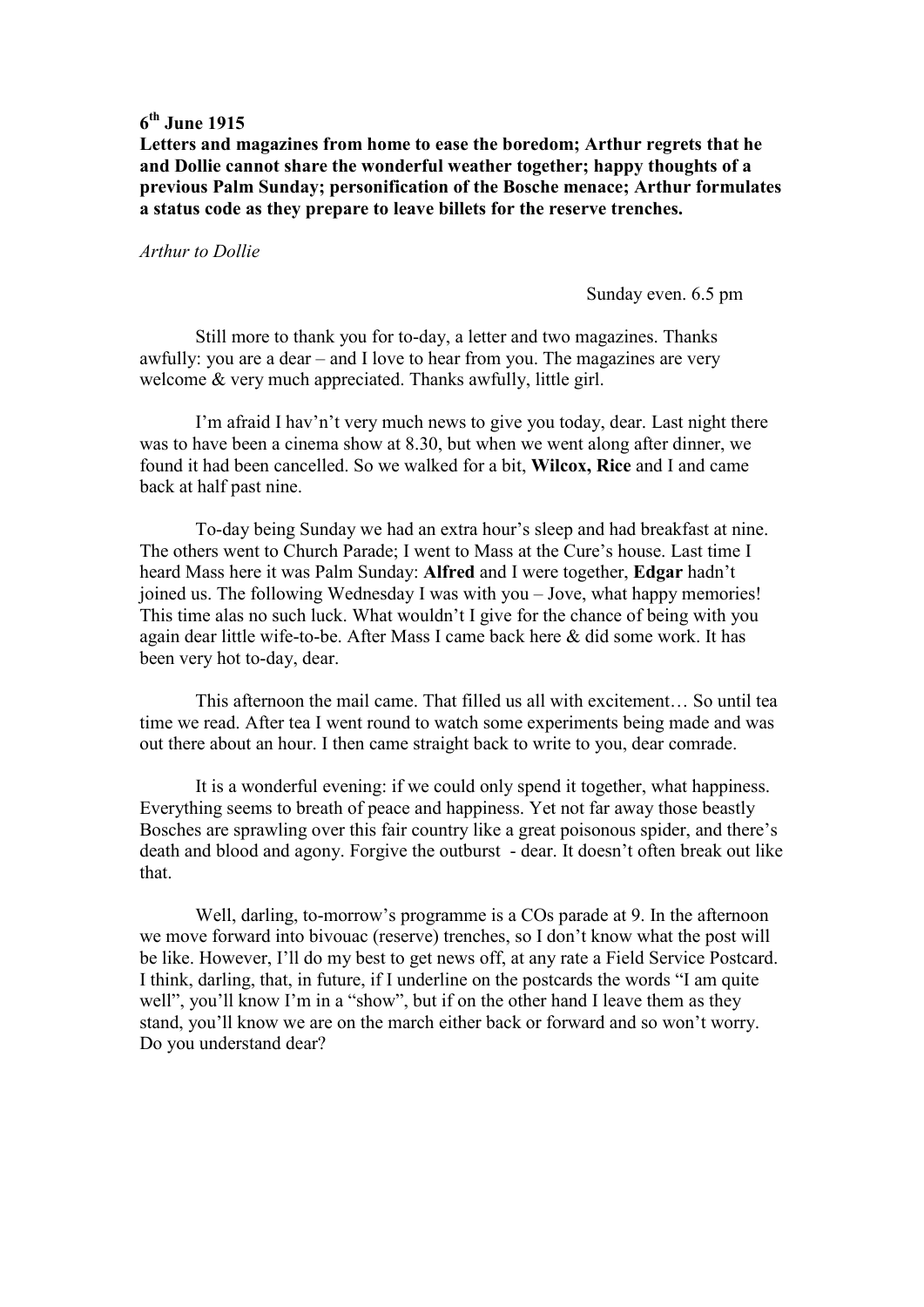# **A wonderful surprise visit from Arthur Samut (brother of Maggie Agius) – now in the 7th Division; a hot cycle ride to view the reserve trenches and an even hotter march later in the day to occupy them.**

### *Arthur to Dollie*

### Monday even: 7pm

 I am sorry darling, I couldn't get this letter off last night. Just as I was thinking of winding up – **Smut** – **Maggie's** brother rode up. He is in the  $7<sup>th</sup>$  Division, now just south of Locon. They have just come from Robecq where they've been resting since May 20<sup>th</sup>. Lucky dogs. They had leave open ever since then and from what **Smut** says they don't seem to have had such a bad time of it these last two months as we've had.

 He was looking very fit, we talked over lots of things together. It is four years since I've seen him. He stayed to dinner with us & finally left about a quarter to ten. I was awfully pleased to see him.

 This morning we had a COs parade at 9. It was very hot, to-day has been intensely hot dear. We dismissed just before 10. At 11 we i.e. the OCs Coys – went with **Algy** to see the bivouac trenches where we are now, most of us bicycling.

 We got back just before 12, Lunch at 12.30. We then cleared up and paraded at 3. We marched up here at 3.30. It was hot, little girl, with all our kit on. Luckily we had only about a mile and a half to go. We are still a long way – a very long way – from the front line; under shell fire of course, still.

 We are pretty comfortable, have a very large dug-out, which we share with the officers of C Company. The men are in trenches  $\&$  are quite fairly well settled. They say we are to be here for a week.

 Well, little wife-to-be. I think there you have all my news. I wonder what you're doing at 7.25pm – just ready for dinner, I suppose. I'm dying to see you again…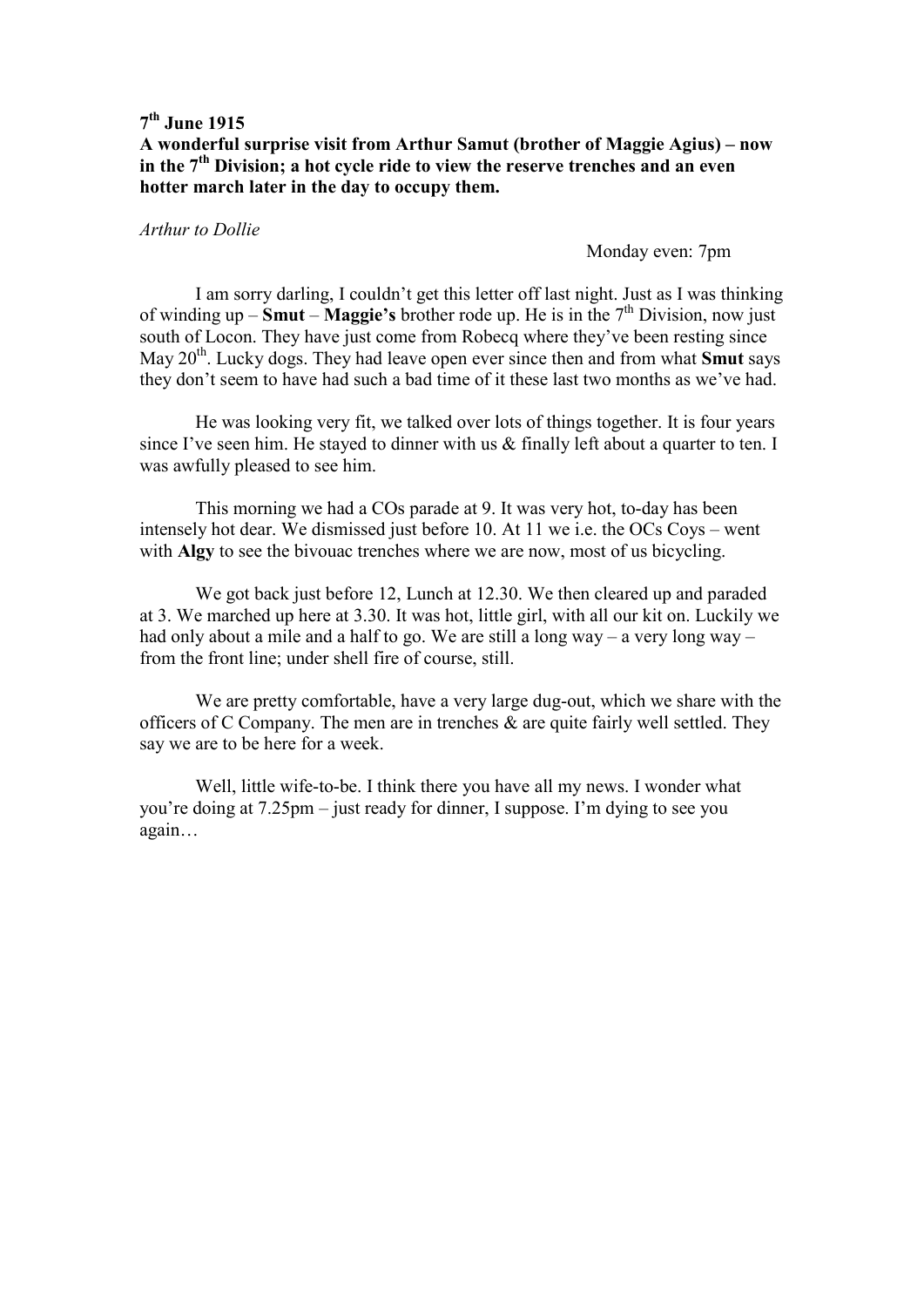## **A short note from a hungry Arthur, busy reconnoitring for tonight's working party in the trenches; oppressively hot weather and severe thunderstorms; more news from brother Edgar.**

### *Arthur to Dollie*

6.20pm Tues.

 … I am afraid this will only be a short note. I have been on the go for a good part of to-day and am to be out all night in charge of the battalion on a working party.

 The weather is still oppressive though we have had some severe thunderstorms to-day. It was simply blazing this morning. We had breakfast about 9 than I went over to Brigade HQ to find out about to-night. I was there about an hour and a half. Then I went on to the HQ of the 2<sup>nd</sup> Leicesters who are "up". I waited there for a bit while a storm passed by – then went on towards the front to see where they want me to work. I was there till about half-past three. Then made my way back & reported to HQ (ours). The **C.O.** very decent – gave me cake & tea. I was fairly hungry for I'd only had some cake and a drink (at the Leicesters) since breakfast.

 I waited up with the **C.O.** for a bit & then came back here, dear. I'm off again to-night about 8.

 Well, little lover, and how are things going. I missed your letter to-day, sweet heart. Had one from **Edgar**, but I wanted one so badly from you. I hunger for your dear letters more & more every day. I'm looking forward to at least one to-morrow.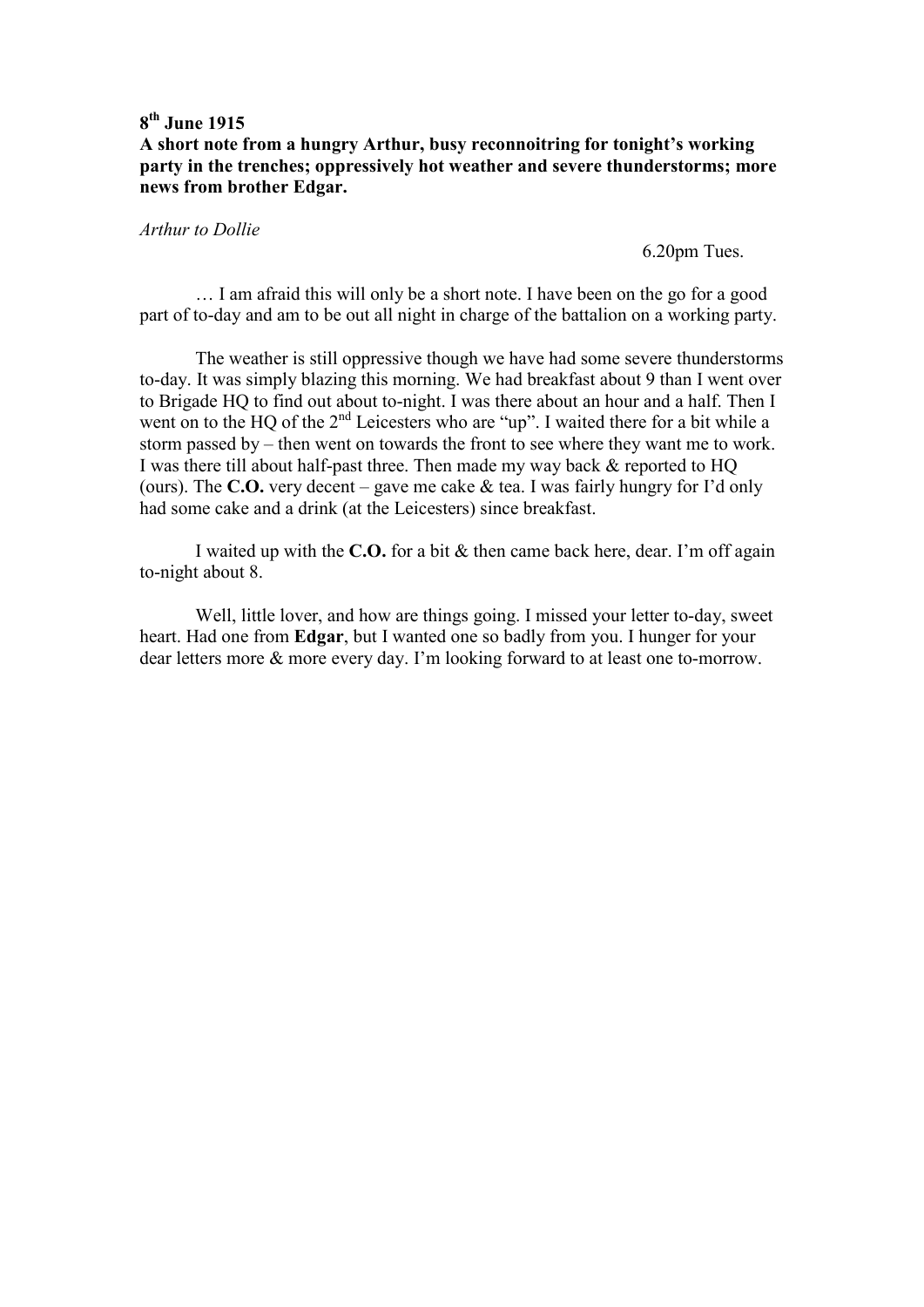**A long, wet night digging a new communication trench - fortunately the enemy were quiet; more of the same work to look forward to tonight; bedroom slippers in a dugout; Arthur has already forgotten the code he arranged with Dollie!** 

*Arthur to Dollie* 

in a dug-out, Wednesday about 6pm

 … Hurrah for two letters, Saturday's & Sunday's. Thanks awfully dear. I was so bucked to have your news. Last night I was out working until daylight this morning. I left here at 8 and got in again about twenty to three, feeling very tired. It is a very weary business, doing a working party & often dangerous. Fortunately, last night they left us very quiet  $\&$  we only had one casualty – a man grazed in the chest by a distant bullet.

 We were out digging a new communication trench and improving an old one (which was ankle deep in water). To-night we are all out again on the same place – brrrrr. We are having dinner at 7, parade at 8.

To-day the weather has not been very pleasant  $&$  it is now raining – all of which promises a cheery time to-night dear. Still, it's all in the days work.

We slept late this morning & didn't have breakfast until 11.30 so we dispensed with lunch altogether. Tea we had at half-past four. I've had two or three odd jobs to do during the day. I'm now going to get boots & putties on for to-night, dear. I've spent the day in shirt-sleeves & bedroom slippers...

 Rather brightly I've forgotten the arrangements I suggested about the Field Service Post Cards and cannot for the life of me remember whether the underline meant I was moving or fighting. So let it mean that when I underline, I'm on the move, NOT in a fight. I think that was the original idea, wasn't it dear heart, but I'm not sure.

 I'm going to write to answer your dear letters to-morrow, for I must get my things on now, darling. How I'm longing to see the big "pink hat" – you darling.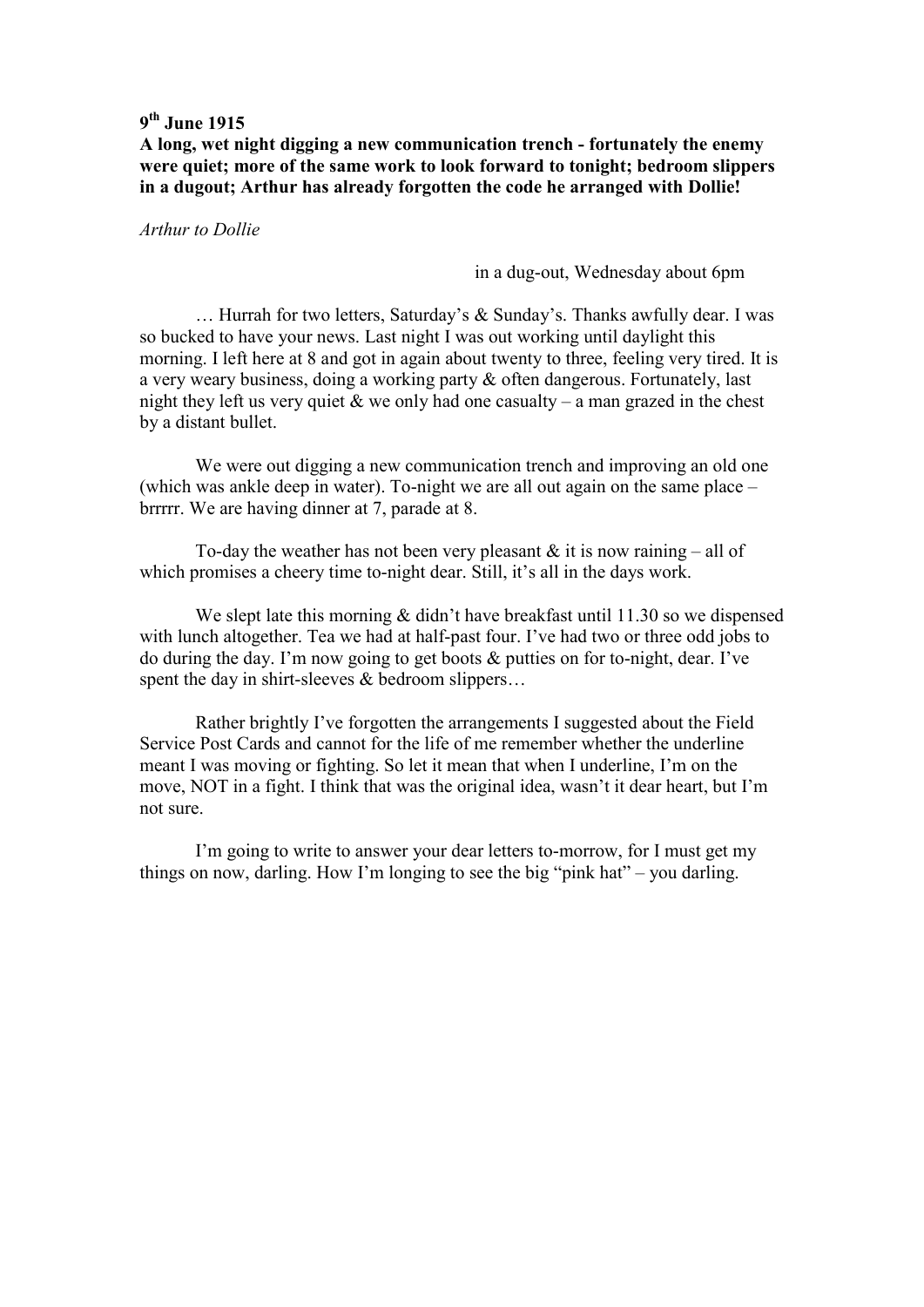## **A long letter from brother Dickie in Egypt and parcels galore from home; no respite from digging in the dark – a very unpleasant task; a tribute to the womenfolk at home; another stint at the front is on the cards.**

### *Arthur to Dollie*

outside my dug-out, Thurs. 6.10pm

 … Thanks for your dear letter of Monday, which came this afternoon with a long letter from **Dick** & three parcels (one for the men) and a roll of papers from home. Quite a big & exciting mail, but the best of it and the most welcome was your letter, little sweetheart, short & sweet.

 Last night, dear, we were out all night, digging. We paraded at 8.15. It wasn't my turn to go. Lately, when the whole battalion has been called out, either **Rochford** or I, as the only two Captains, have been in charge. Last night it was **Rochford**'s turn. However a memo arrived from the GOC requiring all officers to attend working parties. Just my luck, dear. So I was out again until after two this morning working on the same job as the night before. It was very unpleasant in parts, owing to the large number of dead & bits of dead lying about. Some of the details are absolutely revolting.

We don't know yet about to-night. So far no news, so I hope they'll let us off. The weather is still very unsettled  $&$  it is very damp  $&$  misty to-day.

 You write & ask me to tell you all about the **Lodwick** affair. I scarcely know what to tell you dear, in addition to what I have said before. All that I know was that L's nerves had been getting in a worse state ever since he was married  $\&$  the last few weeks we had just about over-strained them. Then one day the **C.O**. said that L. had asked for **Johnnie** in my place – alleging I don't know what cause of complaint. That the **C.O.** went into the Brigade & made a row about it, sticking up for me: that they said the position wasn't a possible one. So it would be better if  $I \& L$ . did not have to work together. The **C.O.** refused to let **Johnnie** go & told me he had and always had had " every confidence in me"... However, dear heart, as I've said before, my conscience is clear. I'm awfully proud of my company.

 … By the way, **Johnnie, Bobbie, Edwards & Moreing** have just been gazetted Captains. There is yet no news, darling, of our going back. We shall probably be here until Sunday & then go up for a week. To-day we've had another pretty slack day – breakfast at 11.30, no lunch, tea at 4 & dinner in 10 minutes at 7. The glass of my wristwatch, which was cracked was lost for good a night or two ago. Luckily a cover for it came in one of to-day's parcels.

 Well, sweet wife-to-be, be of good heart. How we fellows out here appreciate & love the quiet longsuffering & pluck of you our dear womenfolk at home. God bless you…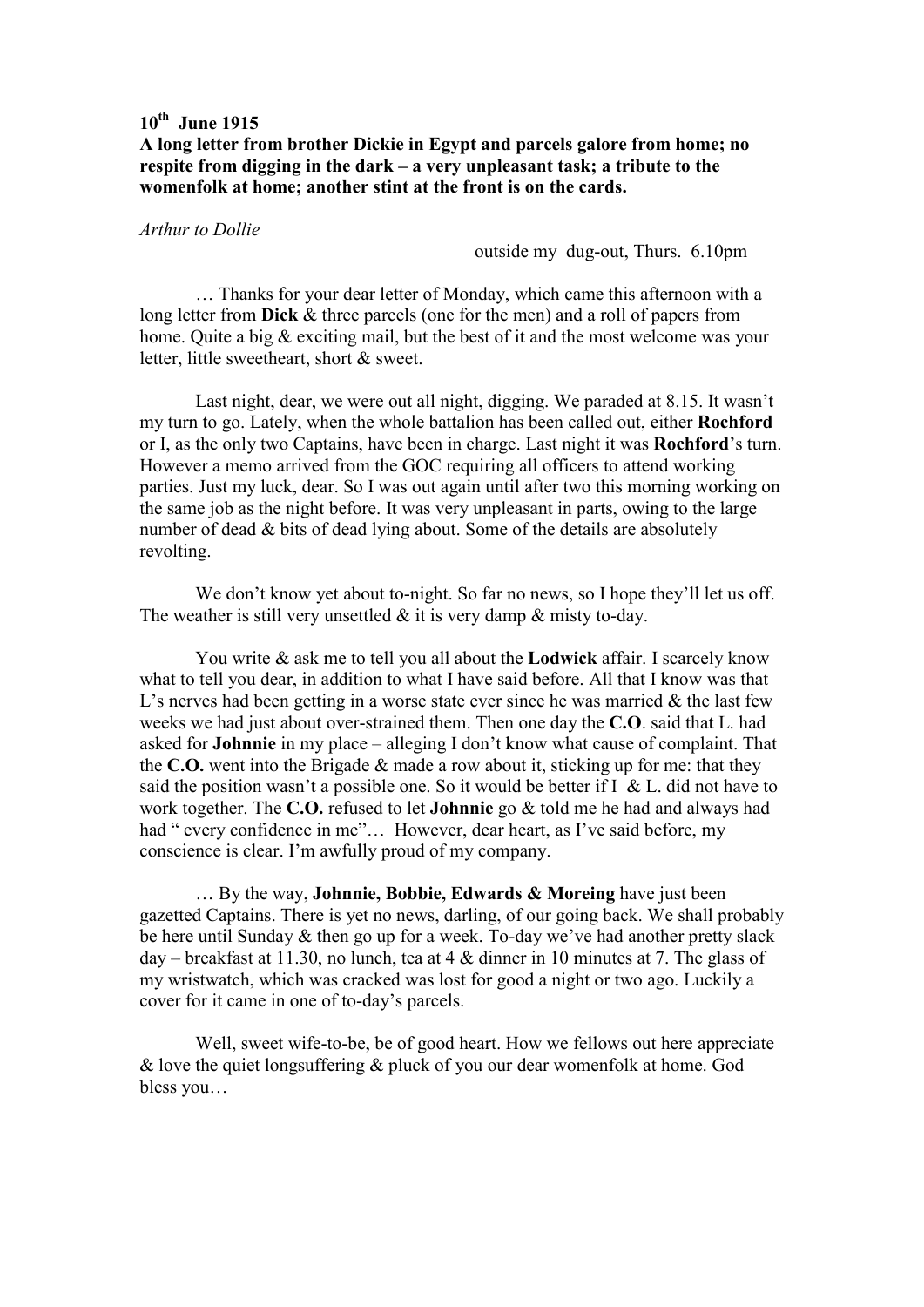**News from the Pater that the Dardanelles have been forced; a quiet night's work; a trip to recce the battalion's new trenches; finally – a new Padre so the RC's can have a chance of going to Confession; brother Joe's birthday today**.

*Arthur to Dollie* 

 in a dug-out Friday evening 5.30pm

 $\ldots$  Thanks awfully for your letter of the  $8^{th}$  - that's last Tuesday. I was up at the other dug-out (where  $A \& B$  Company officers are) when the post came, but I sprinted back here for my letter. I also had one from the **Pater**, quite a cheery one. Incidentally he says that the Dardanelles have been forced; is there any news of this. **Brady**, one of the Subs. of C Company – had a letter to the same effect, but this is the first that we have heard of it.

 Last night they left us in peace. To-night the battalion is again going out to work. **Rochford** & I were going with it; we were also due to go to see the trenches with the **C.O., Sammy & Algy** at 3.30am to-morrow – for the battalion is probably going "in" on Sunday night. So we had a pleasant night to look forward to. However, as we had to go out to-morrow, the **C.O.** has said that we needn't go out tonight DG.

To-day has passed very much as usual. The weather has been very cold  $\&$ damp & overcast. This morning, dear, we had breakfast at half-past ten. There were two or three odd jobs that required doing afterwards & we had lunch at 1.30. This afternoon we went down our line, **Wilcox, Rice** & I. I turned into A Coy's dug-out; **Wilcox & Rice** walked round & back via Lacouture – then the post arrived so I dashed back.

 Just as I had got your dear letter, **Sammy** turned up with our new **padre**. He has just been appointed to the division. We have arranged for Confessions to-morrow, if we can get permission from the Brigade. I am awfully pleased we have a Padre now at last. It is two months since we've had a chance of getting to Confession.

 There is very little news else, sweet heart. I'm longing to see you in your new frock. Get **Daisy** or someone to take photos of you – lots of them – use my camera.

… Remember me to all. To-day is **Joe**'s birthday: would you feel too shy to ring him up & wish him good luck from us both?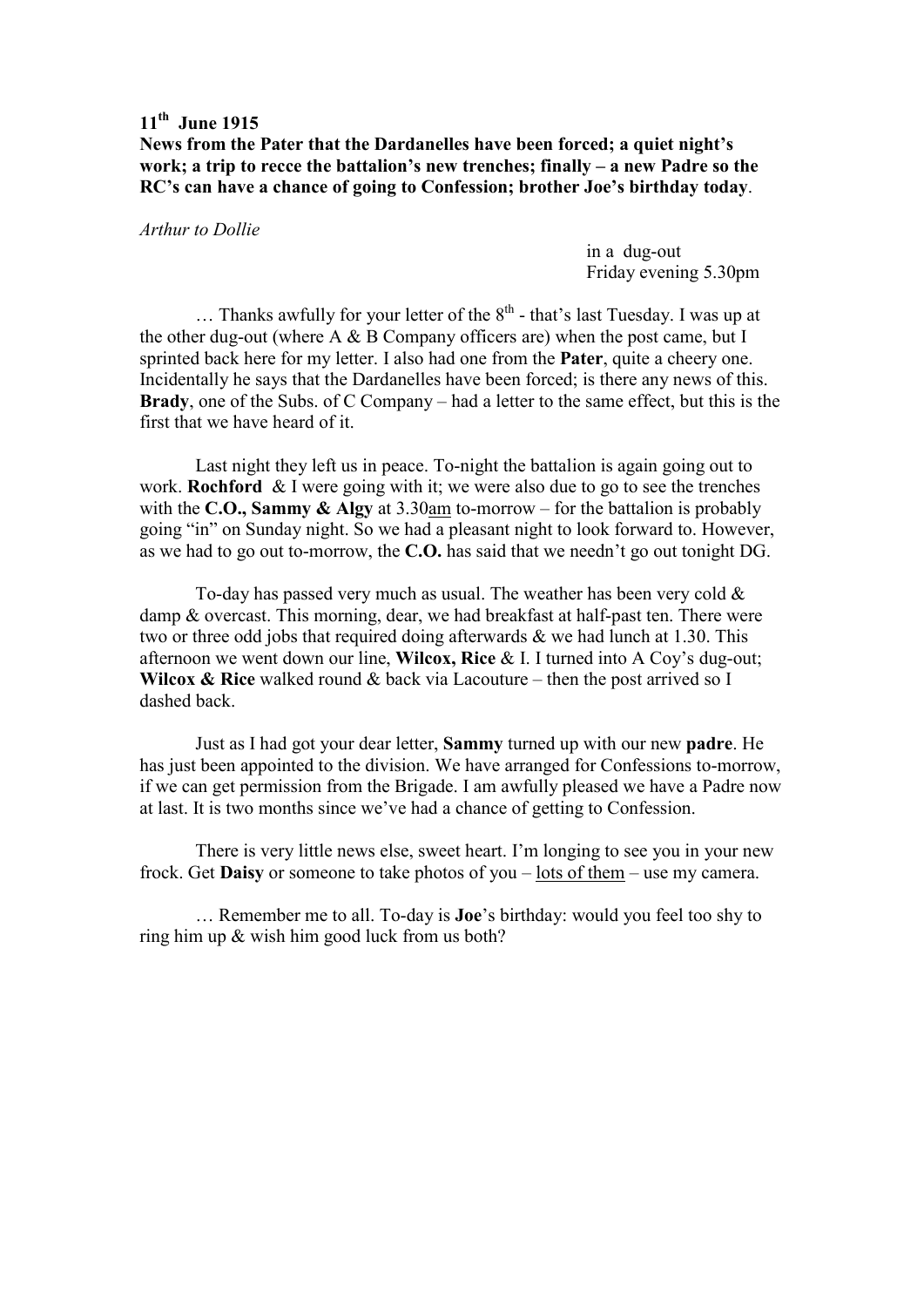**A long, muddy, early morning walk to view the trenches – with water half way up their legs in places; the new RC Padre is a decent fellow; parcels of food and Edgar comes up trumps with a new lamp; the mosquito menace; Arthur looks forward to receiving the sacraments tomorrow - with a fervent hope that nothing happens to stop him going to church.** 

### *Arthur to Dollie*

 outside my dug-out Satur. 6pm

 … Thank you, dear, for your letter – Wednesdays - that came this afternoon to gladden my heart. Also the "Tatler", for which very many thanks. You are a dear, ar'n't you little sweetheart…

 Last night there was a working party again, but as I've told you, **Rochford** & I were excused. This morning we were up at 3 & at Battalion HQ at half past. The **C.O., Sammy, Algy, Rochford** and I then went along up to have a look at the trenches. It was muddy – we had about 2000 yards of communication trench to go through, mud & water half way up one's legs, ugh.

We got back about 7.30  $\&$  had breakfast at HO. Then I came back and changed. Afterwards I went up to the Brigade to get permission for our RCs to go into Vieille Chapelle to Confession. Our new **Padre** is billeted there – he is an awfully decent fellow. **Rochford** & I and about 8 of our fellows went in to Confession this afternoon. It was priceless – the first time for two months. I am so much happier for the Sacraments help awfully, especially out here.

 I had two parcels of foodstuffs from the boys to-day and my new lamp from **Edgar** – tophole. The weather DG shews a marked improvement to-day, hurray. It means a lot to us out here living in the open and on a clay soil! as you may well imagine, dear.

 Mosquitoes are an awful pest. They promise to be worse. As yet DG they hav'n't been very assiduous on me.

 I'm looking forward to Mass & Holy Communion to-morrow. I do hope little girl, that nothing will turn up to stop it. You will have a large part in my prayers, tomorrow as always. God bless you, my beloved, my dear wife-to-be: how I long for "the" day…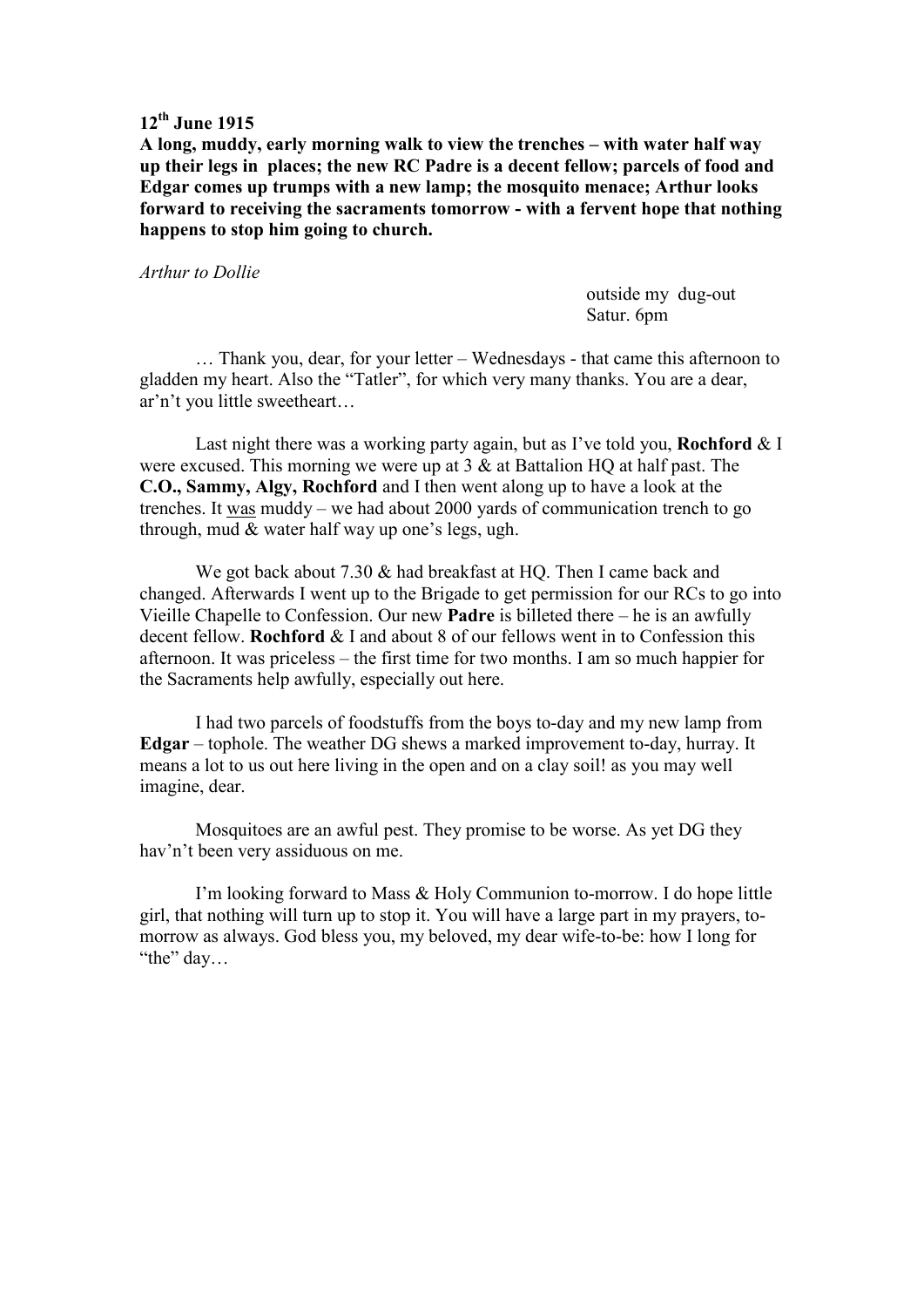## **Sunday and a chance for Mass and Communion; some map work for Arthur as they wait to move up; meanwhile more night work - that Arthur hopes to escape; Battalion news from brother Alfred, currently based in England.**

### *Arthur to Dollie*

outside my dug-out, 6.45pm Sunday

 $\ldots$  To-day the weather has gradually grown cooler. It is now quite cool  $\&$ dampish with a breeze from the North. This morning **Rochford** & I went with the R.C.s into V…… Ch.p…. [Vieille Chapelle] for Mass at 8.30. We were able to get Communion too thank God, for our **padre** said the Mass. I was awfully happy to be able to receive communion. You were so much in my thoughts, sweet heart …

We were back here in time for breakfast at 10. I've been drawing maps  $\&$ reading most of the day dear. There is still very little news. We don't know when we shall be going up. There is another working party on to-night. I do not yet know whether I am to go in charge of it. I hope not, sincerely!

 My thoughts are full of you. I wonder where you are & what you're doing always. I love to picture you in my mind and long each day for the mail to come and your letters… I had a letter from **Alfred** today with a lot of battalion news…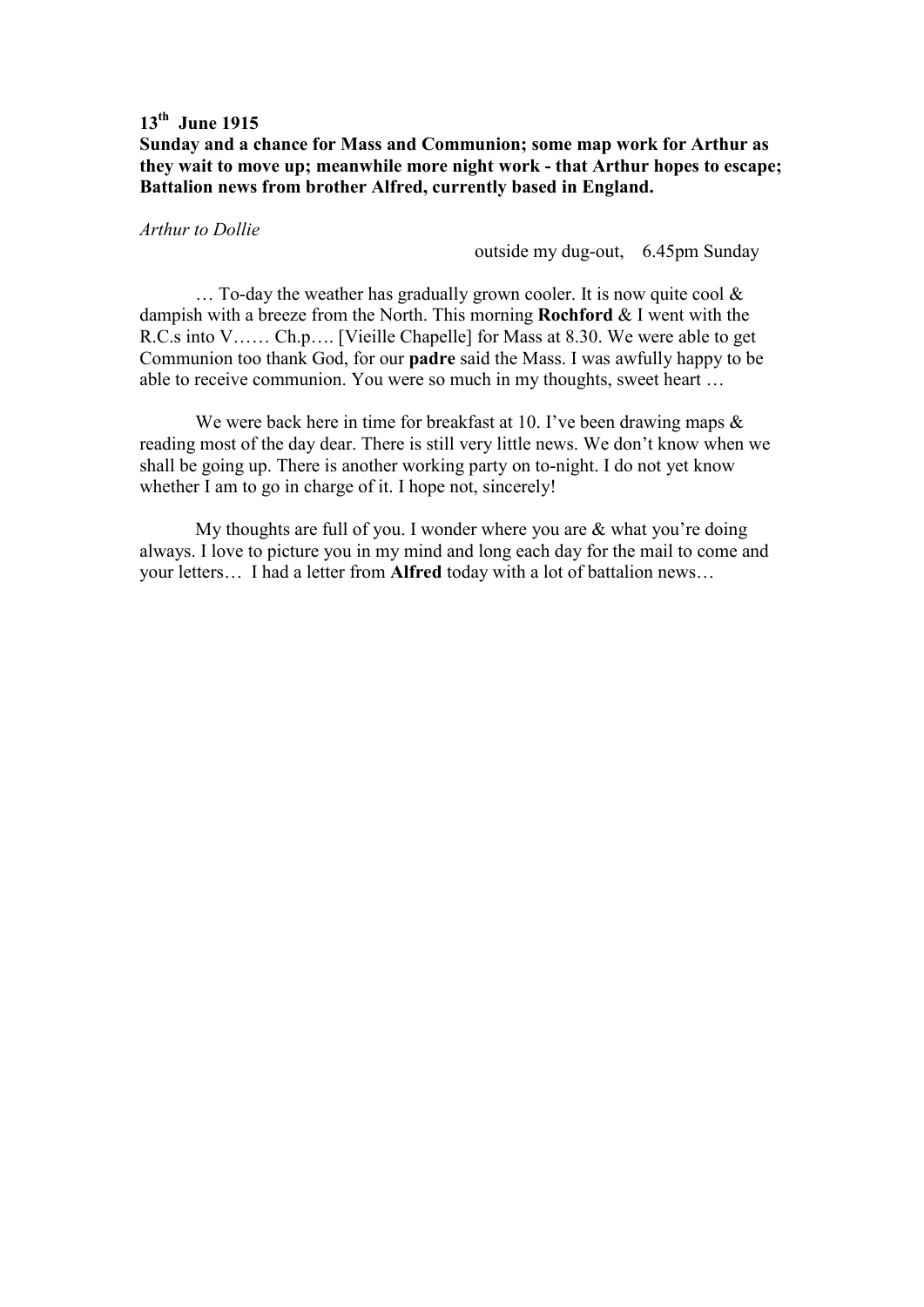**A long night reconnoitring in the dark and an early start to repeat the exercise with the CO; admiration for a piece of French artillery; strenuous reassurances to Dollie that they are in minimal danger in the reserve trenches. By this date both Dollie's and Arthur's brothers are all back in England; only Arthur is serving on the Western front.** 

#### *Arthur to Dollie*

Monday evening 6.45

Thanks very much indeed for your letter of Friday. I was more than ever pleased to get it, though I am sorry that **Edouard** [Noel] should be raking up what he conceives to be injustices. I really do think that at times like this and I am out here, necessarily apart from you, he should seek to cause trouble, even if, as is not the case, he is reasonably aggrieved.

 … I'm feeling a wee bit weary this evening dear. Last night **Wilcox, Rice** & I spent 2 hours reconnoitring across country between here & the Rue du Bois. It was a pitch dark night & we got very hot. This morning we were up at five doing the same job with the **C.O., Sammy & Algy**. Then back to breakfast & up again at 10.30 with one's platoon commanders.

 To-day the weather has been much colder. There is quite a fresh breeze from the north. I've been pretty busy all day, here and at HQ. This morning we were shewn over a French gun – a " $75$ " – it is a marvellous weapon, wonderfully simple, wonderfully accurate. It was quite a treat to be told all about it.

 To-night dear, we are due for another working party. You are not to worry, little girl; I can't say truthfully that there isn't any danger, because there is a certain amount, but it certainly does not involve one in any extraordinary or great danger. Our reserve trenches dear – or rather "bivouac" trenches are about 3500 yards from our front line – the ones **Gilbert** had in mind are only about 500! So you see, darling mine, there is absolutely no need to worry extra because I'm here.

 So be of good cheer, my beloved, and keep a stout heart. I am with you always at your call, longing to do all to make you happy & to comfort you…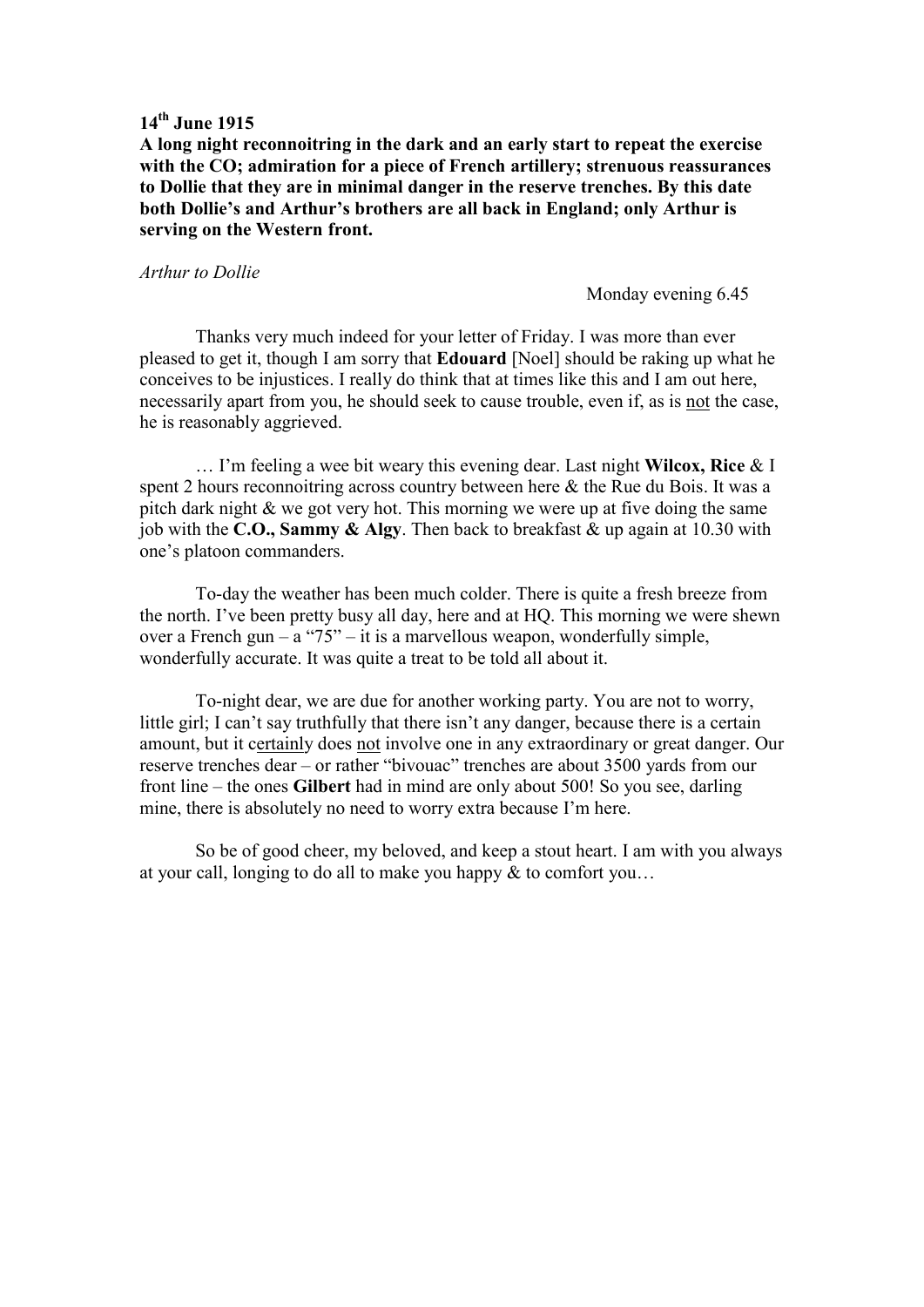## **A busy time of it for Arthur – working on a communication trench by night and meetings for the officers by day; rumours of a push by the British in the south; the French are shelling ceaselessly below Bethune.**

### *Arthur to Dollie*

Tuesday evening, 6.20pm

 … To-day, because of the Sunday mail, I am without your welcome letter; and though I know almost for certain, that both will arrive to-morrow, I do miss them today. I am very well indeed DG. The weather is glorious, though the sun is very hot, yet it is tempered by a cool wind from the north.

 Last night I was out on a working party. We were working on communication trenches gain but in a different subsection of the line. It was a very dark night & rather cold. We paraded just after 8 & were back about 2. **Rochford** didn't come so I was in charge. This morning I was up at 9 & at HQ at 10. **Algy** wanted to see us (OC Coys) about a few points. I stayed up at HQ dearest, until close on 12. **Col. Morris**, who commanded the  $2/8$ <sup>th</sup>, came in for a talk – he's quite a cheery old fellow.

 It is now twenty past seven. I'm awfully sorry I was interrupted, darling, but some work came along that wanted doing. It has been a ripping afternoon but there has been an awful lot of shelling away down south.

 7.50: Another interruption, dear! but this time rather more mundane, in fact it was dinner. We are just at the coffee stage.

 I believe they (the British) are making a bit of a push way south; we can also hear the French below Bethune – their shell fire has been ceaseless since last night.

 It is now getting quite cold. We live out in the open all day, meals and all. **Wilcox** is looking at a magazine, **Rice** trying – very unsuccessfully – to play a mouth organ. The Corporal has just come for my letter, so I must end…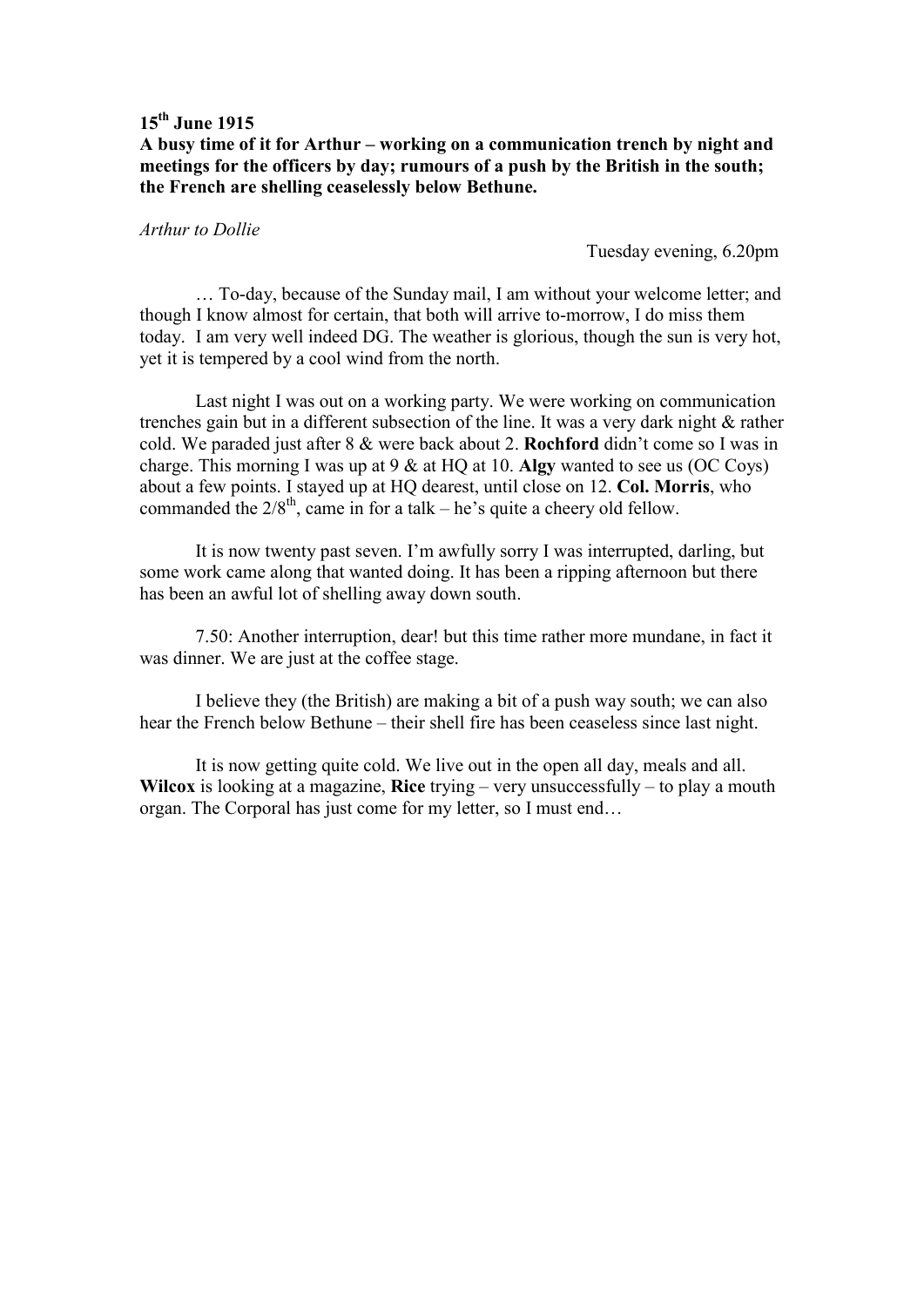**Dollie's heart is not in socialising whilst Arthur is away; the 7th Division make a successful push down at Givenchy and Arthur's Company is on standby in case of a counter push – so they sleep in their clothes; pistol practise with Wilcox; Arthur touches on the subject of Dollie's conversion to Catholicism before they marry.** 

#### *Arthur to Dollie*

#### Wednes. 6.50pm

 $\ldots$  I had my two letters to-day, as I hoped & longed for. Thank you, darling, awfully. I was on a parade when the post came. I was awfully impatient to read your dear news. I am so glad Friday night you enjoyed yourself. I had a letter from the **Mater** to-day and am to "preach to you" for she says you didn't eat anything... I do envy Alfonse [brother **Alfred**] – lucky beggar to have had you by his side.

 News here, darling is very scanty. One day passes much like another: we'd be quite fairly comfortable, if it wasn't for the thought that we may be pushed up at a moments notice. There is a lot of unrest in the air, for last night or rather yesterday afternoon, the Canadians and the  $7<sup>th</sup>$  Division made a successful push on our right, down at Givenchy. Good luck to them. However we had to be ready at a moments notice in case the enemy made a counter-push on our piece of front & "they" needed help. So last night we slept in our clothes.

 The weather continues glorious – not too hot, but brilliantly sunny. This morning breakfast 9:30: after breakfast we had a rumour that the Divisional & Corps Commanders were coming round – nothing however materialised.

 This afternoon we had a parade from 2.30 until about a quarter to four. Tea 4.30 & after tea **Wilcox** and I went firing with my pistol & revolver. Rather good work.

There is just one thing, little sweet heart, that comes up in my mind often ... and wonder whether I should speak. Do you remember … how I asked **Daisy** to help you in everything, but in one thing especially – the question of your being a Catholic, dear … Have you had an opportunity yet of talking things over with **Daisy**? … So if you're in any doubt or difficulty you will ask my help, won't you, dear, *please*. I do want to help you in everything and to make you happy…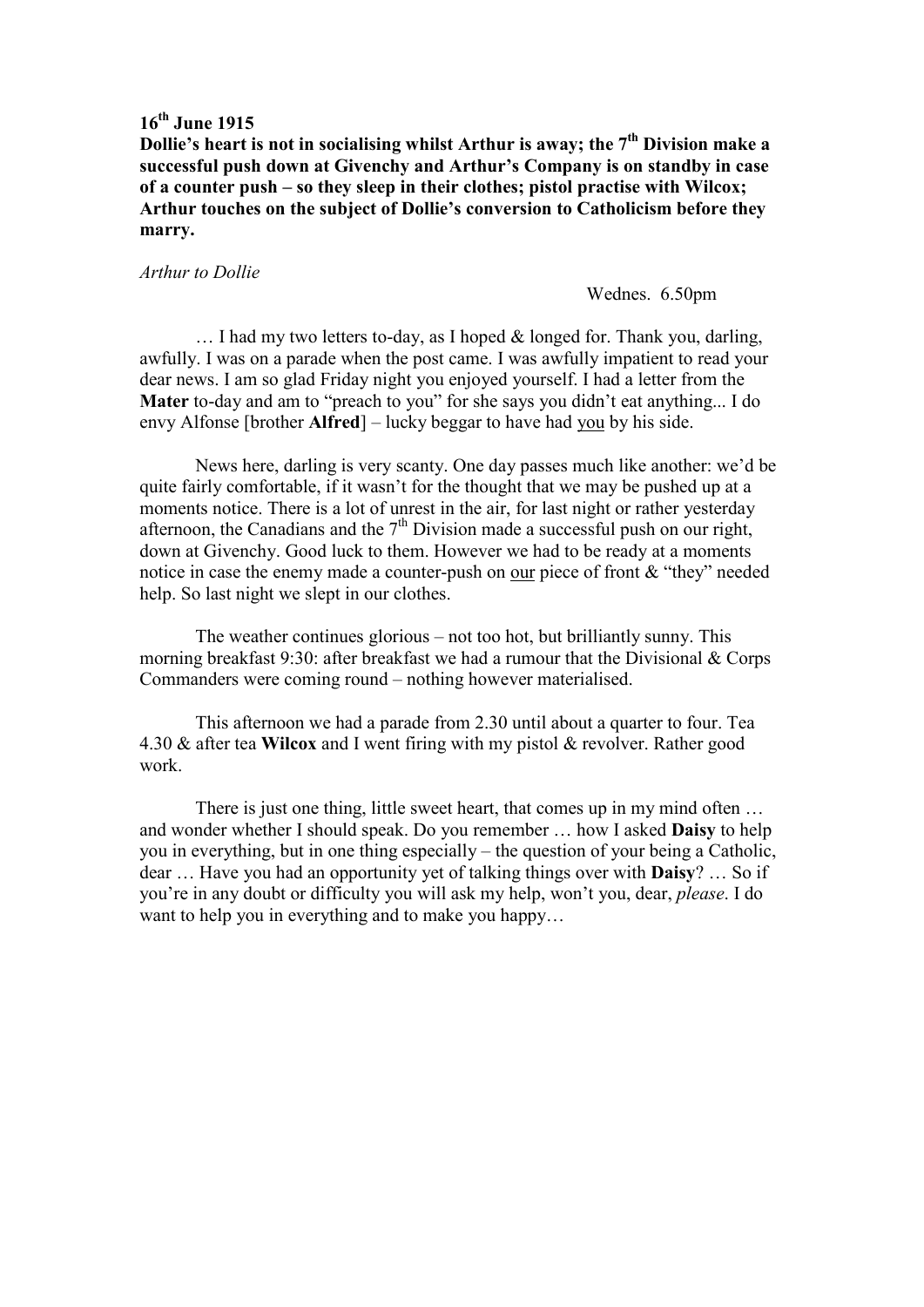**Another recce of the trenches, this time with the 2/8 Ghurhas, as reinforcements; avoiding being shelled while a German observation balloon is up; Arthur's Company are to relieve the Leicesters tonight; Arthur has had no opportunity to re-visit Harry Pulman's grave; mail from brother Dickie (in Egypt), the "Tatler" from Dollie and a bounty of food from Daisy; brother Alfred's company (B) is now commanded by "Tea Leaves" [Reeves].** 

#### *Arthur to Dollie*

Friday evening 6pm

 … You must forgive me for not having written yesterday: we were called up to HQ rather unexpectedly at 4 o'clock to go and have a look at the trenches again – and we weren't back until just on eight – rather weary and too late for the post. I'm awfully sorry, dear.

 Many, many thanks for your dear letters (two), Mondays & Tuesdays – both awfully welcome. I long to get them, and am awfully impatient when (as to-day) the post is late.

 Last night, as I've told you dearest, we went up to the front trenches again, OC Companies, **Bobbie Page** as Signalling officer and the **Doctor** – also the fellows of the  $2/8$ <sup>th</sup> Ghurkas, who are being lent to us with their companies as we are so weak, numerically.

 It was a wonderful evening, but as the sun set, rather a cold wind sprang up and is still blowing. This morning the usual routine – breakfast at half-past eight. We had a rifle inspection about eleven, which we abandoned, as the Germans had their observation balloon ("Sausage") up and began to shell where some French people were working, 300 or 400 yards to our left. We were afraid they might spot us, so we dismissed & got under cover.

 Just before lunch we had orders that we were to relieve the Leicesters to-night up in the trenches – so I've been fairly busy this afternoon. We are going to have something to eat at 7: parade at 8.

 No signs yet of **Beresford**, darling: I have always poor **Harry**'s cross before my eyes. I hoped to get up on Tuesday night – but in view of our attack on the right, we were called up to be ready "at a moment's notice". So, of course, it was impossible to get leave to be absent…

 I had a long letter & two post cards from **Dick** to-day & yesterday addressed variously to Alfonse [**Alfred**] & myself. I am going to send them on home. He seems very fit and cheery. I want to thank you too, darling, very much for the "Tatler" that came safely – you darling, thanks awfully. **Daisy** sent a parcel of groceries yesterday for the men & one to-day for yours truly " and very nice too" and sure to be appreciated in the very near future.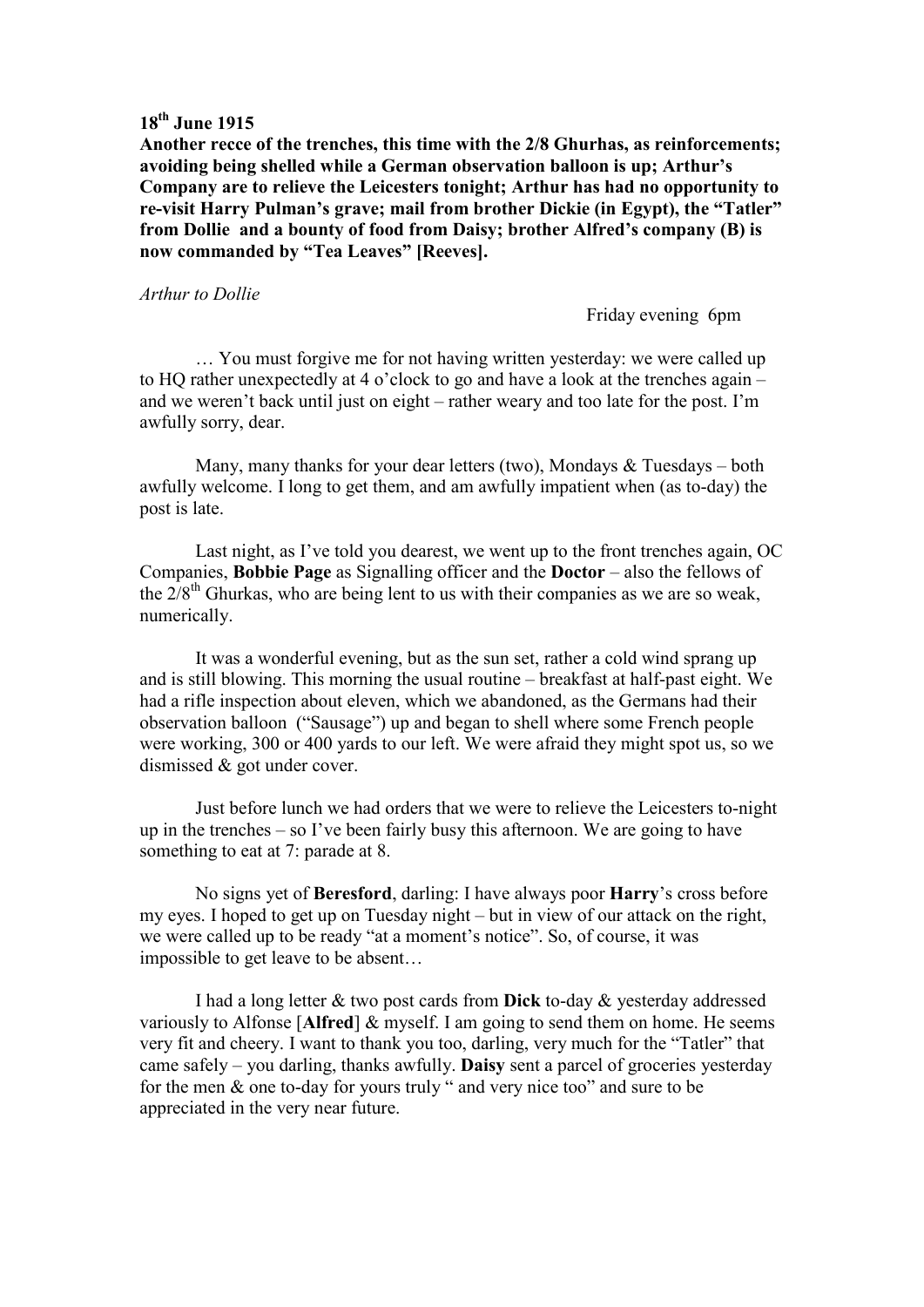**Tea-leaves** has command now of "B" Company – **Alfred**'s company. Well sweet heart, I think that that is all the news. I hope to be able to write to-morrow for certain. We should be settled down all right by to-morrow morning.

 It's a wonderful evening: if only we two could be together to enjoy it. It's just a dim reflection of our love – ripping and awfully wonderful. God bless you, my darling, and keep you safe and happy…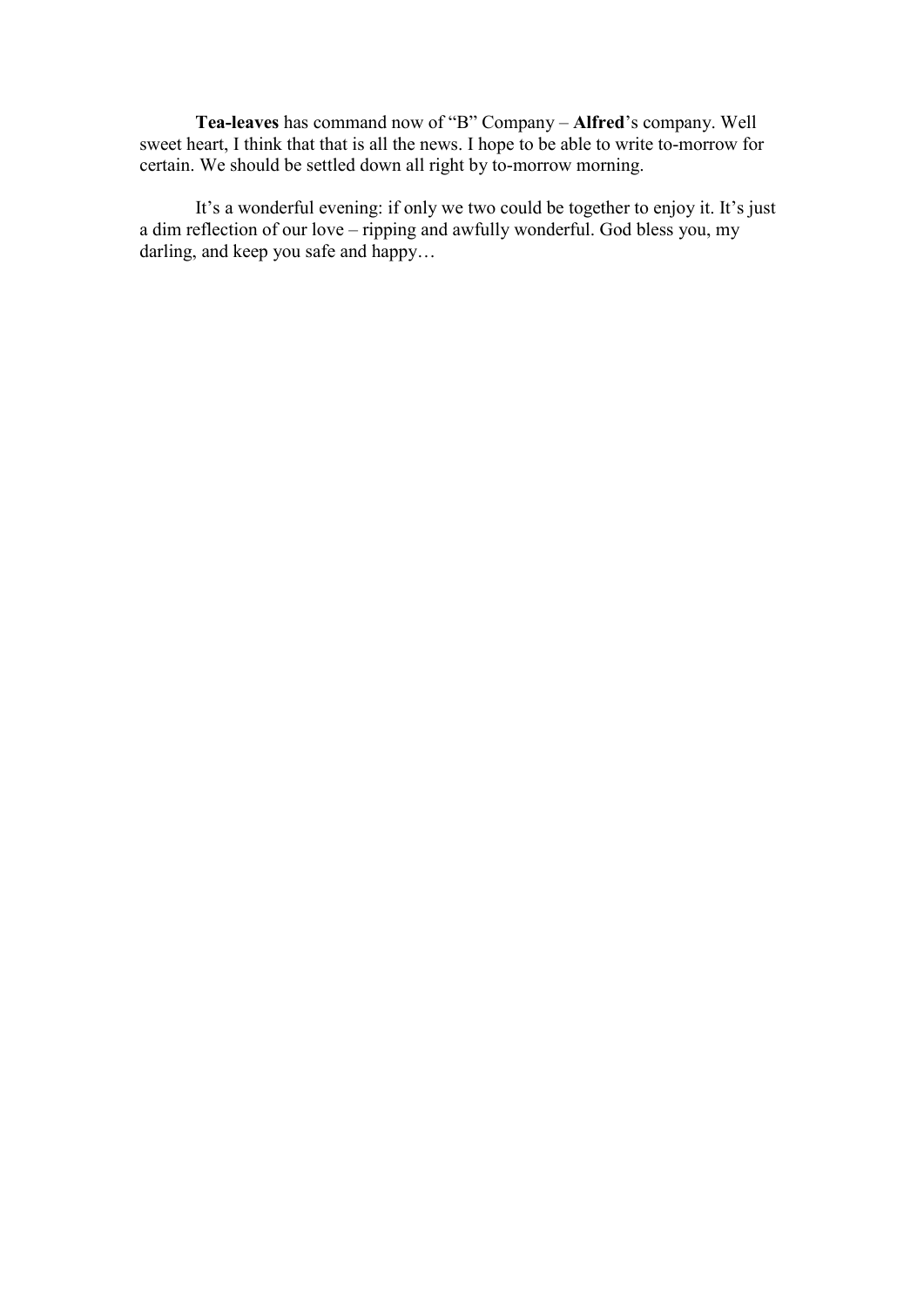**Arthur' s Company relieves the Leicesters; the new trench doesn't smell quite so bad as the older ones around them; lack of sleep and a desultory shelling; Arthur remembers, despite the cold, it is almost Midsummer.** 

### *Arthur to Dollie*

in a trench, 6.7pm

... So you see we are "up" again – D, C & A Companies in front, B & 2 Companies of Ghurkas in support. We paraded last night at 8 & marched of at halfpast, D Company leading. As we passed HQ we picked up the **C.O. and Sammy** & came straight on. The **C.O. & Sammy** stopped at their new place; we came straight on and in to relieve the Leicesters. I am on the left, **Rochford** in the centre and **Johnnie Sutcliffe** on the right. By a great piece of luck, dear, I have the best piece, quite a good trench and the least shelled!

 Just where we are, is where our fellows finally made a successful push last month: and the bit we hold is a bit that they dug after capturing two lines of German trenches. So it's all very interesting. The old German lines are torn to piece with our shell & the smell of dead is pretty bad. Luckily the front bit where we are being fairly new made is quite liveable in.

 I have had very little sleep since the night before last. Up here I don't sleep at all at nights. This morning I dozed a bit, but the **C.O.** came round about 4.30. I had reports to send in about 6 and the Germans started a desultory shelling about 6.10 . Later on in the morning they shelled **Rochford**'s bit with heavy shell; yet though they put a great number all about it, they did absolutely no damage. Awful luck.

 This evening, indeed all to-night we shall be very busy. There is a great deal to do up here. The weather is very fine, but cold! & the day after to-morrow Midsummer.

 I am very fit DG & looking forward to a letter from you to-night with the ration party. I do long to hear from you. God bless you & keep you safe & happy.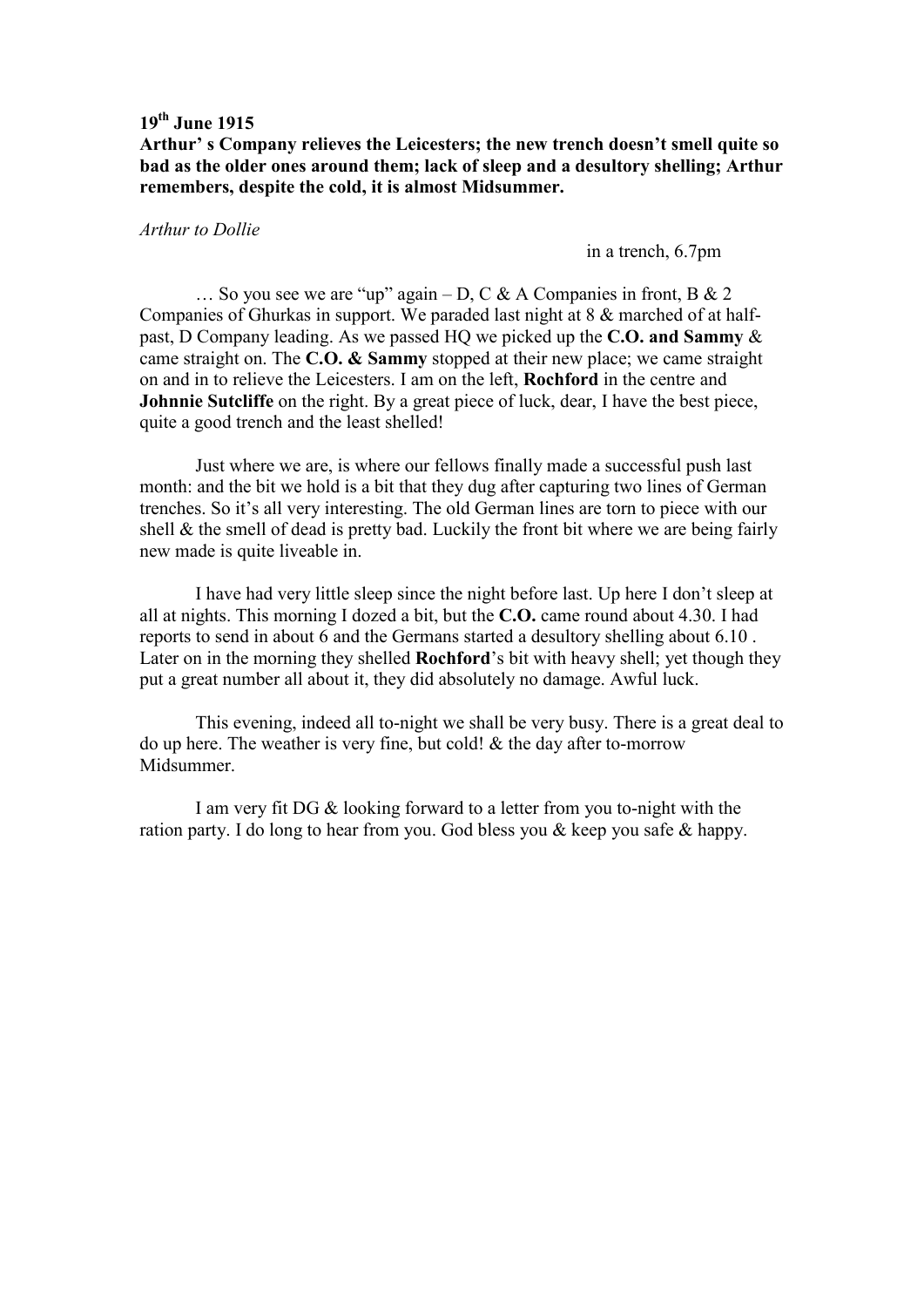**A busy night's work, on both sides - the enemy can be clearly heard going about their business; an accidental death; Arthur thinks Dollies analysis of when the war will end is a little optimistic!** 

*Arthur to Dollie* 

Sunday 7.45pm, in my dug-out

 … Hurrah for your letter of Wednes. last that reached us here about midnight last night by the ration party. No news yet dear heart of the war ending. It is impossible to tell, I'm afraid, it depends upon such a lot – Dardanelles, Ks Armies, AND the enemy. I think August rather optimistic. About the result there will be no  $doubt$  – provided those behind ( $&$  in authority) back us up.

The weather is still glorious  $&$  warm by day – though by equal token it's very cold & damp at night. Last night was quite quiet. I wandered about a lot. Both the enemy & we are working hard every night. You can hear them as plainly as if they were only a few yards of  $f$  – no-one fires because of the working parties  $\&$  it is awfully exhilarating to be out in the open  $\&$  hear our mortal enemies, hammering  $\&$  grunting & talking!

 Last night I unfortunately had a fellow shot accidentally. We got him clear but I heard he died later – a thousand pities – he was a good chap. This morning they shelled us a bit but with nothing very big. However they blew two or three holes in the parapet. Only one casualty, very slightly wounded.

 I had various odd things to do for the rest of the day dear, reports to be made &c. To-night the men will all be very busy again.

 I've been so happy with my memories of you to-day, dear. Sunday afternoon – I wonder what you've been doing. I envy all and everything about you for they rejoice in the light of your presence.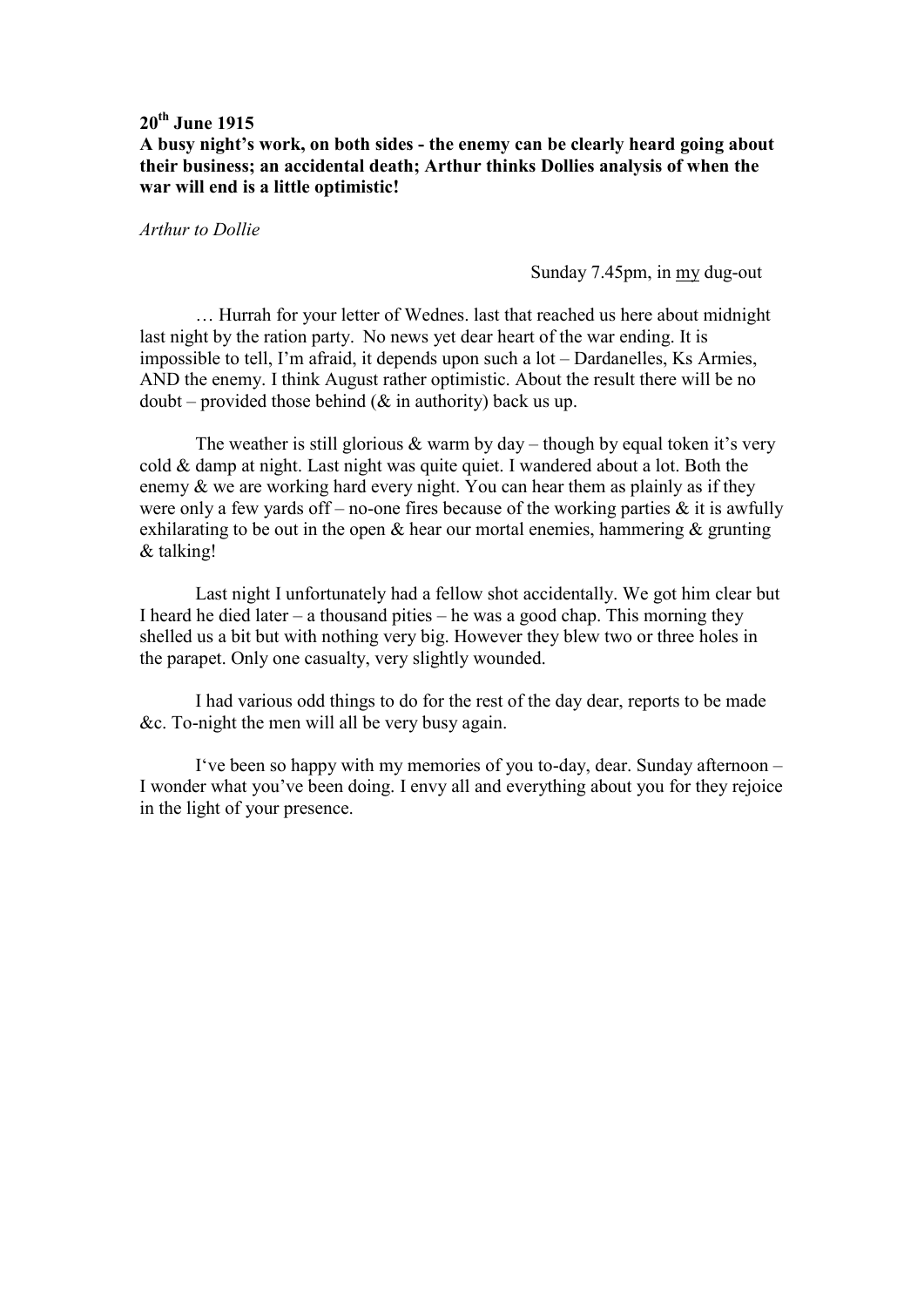## **21st June 1915**

**A night of sniping and shrapnel overhead as they work in the trenches; a quieter day, with a luxurious wash and shave for Arthur; the Officers dress as Tommys in the trenches; a surfeit of swarming blue bottles and disguising the stench of the dead with eau de Cologne – Dollie suggests smelling salts.** 

*Arthur to Dollie* 

Monday even: 6.50pm

 … Thanks a thousand times for your dear letter of Thursday. God bless you dear heart. I simply love to get your news. It reaches me just before midnight as a rule. You should see the eagerness with which I pounce upon it & rush off to my dugout to read it.

Last night as usual we were very busy working & fetching rations &c. We have to send back about a mile for them via communication trenches across country. The enemy were pretty busy last night, sniping. They also fired about 14 shrapnel over us. Luckily they burst behind us ...

 They have been extraordinarily quiet to-day little dear, these amiable foes of ours, occasional sniping & two aeroplanes over – but very little shelling for which thank God. To-day I revelled in the luxury of a shave and a wash – my "boy" went into the  $1<sup>st</sup>$  Line Transport yesterday & brought out my washing things. The luxury of it – to be able to stroke one's chin  $\&$  feel it smooth  $\&$  clean, instead of it being covered with a long hairy growth! I'm sure I'd frighten you dear if you could see me after a week or more of it as I have been sometimes dressed as a Tommy, except for some of his equipment & with a great revolver on my belt.

 The smells up here ar'n't bad – but in some of the old German trenches, where there are a lot of dead – ugh! Luckily I had my little bottle of frozen eau de Cologne which helps some. The smelling salts sound a great idea. The flies are the greatest nuisance. The place swarms with enormous & absolutely horrible blue bottles, which we endeavour to kill off, but rather in vain.

The weather DV is still glorious. The hours of sunrise  $\&$  sunset are marvellous. An interlude, dearest, for dinner! It's 7.30.

8pm: Still very quiet, sweet heart. A wonderful evening. I'm going to "stand to" soon, so I know you'll forgive me if I break off…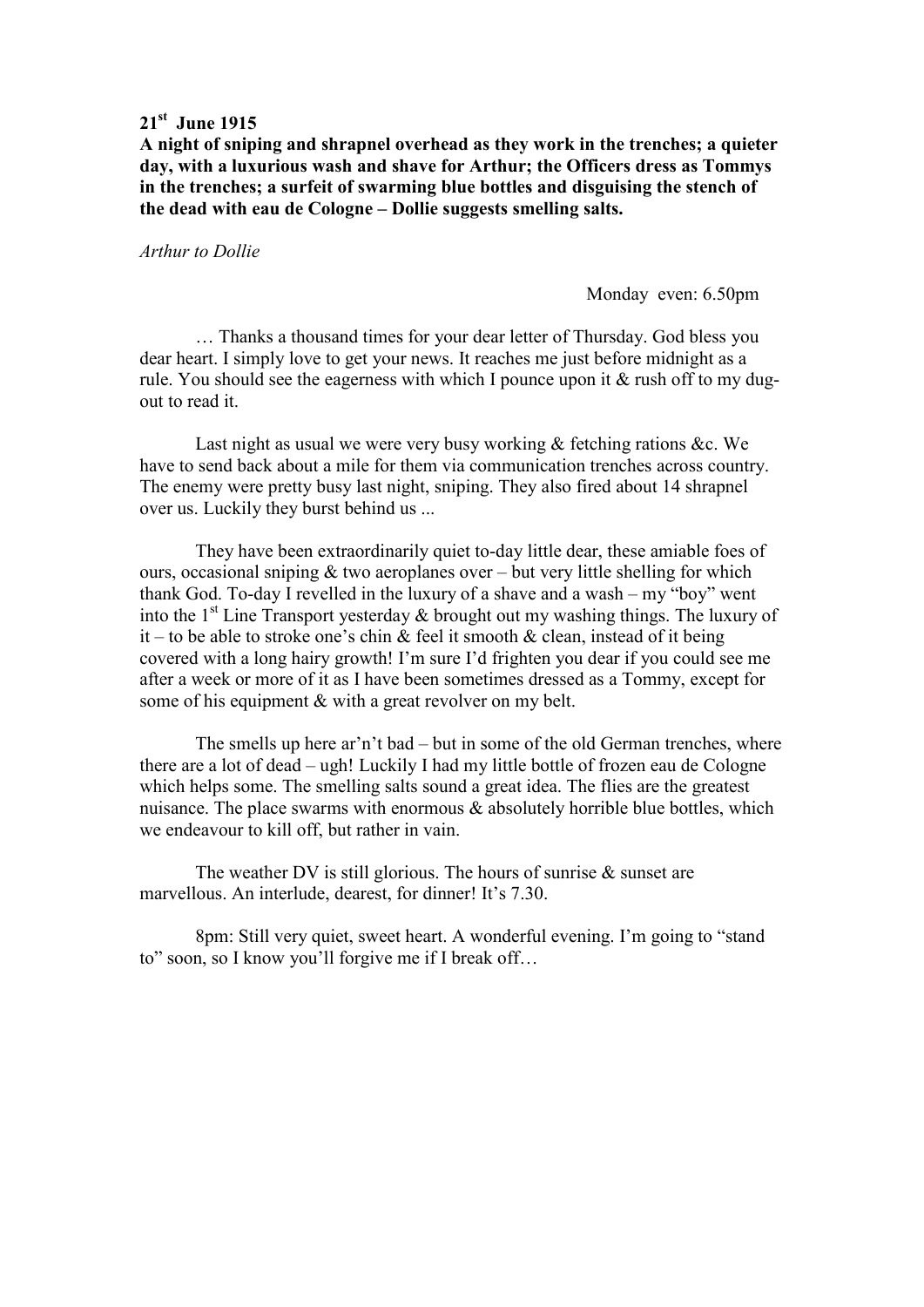# **22nd June 1915 A very short note as Arthur has been called to HQ.**

*Arthur to Dollie* 

9 am - Tuesday

 … Forgive me – in a great haste. I've been down at HQ and so couldn't write. Am awfully fit & well. And hope you are the same, God bless you…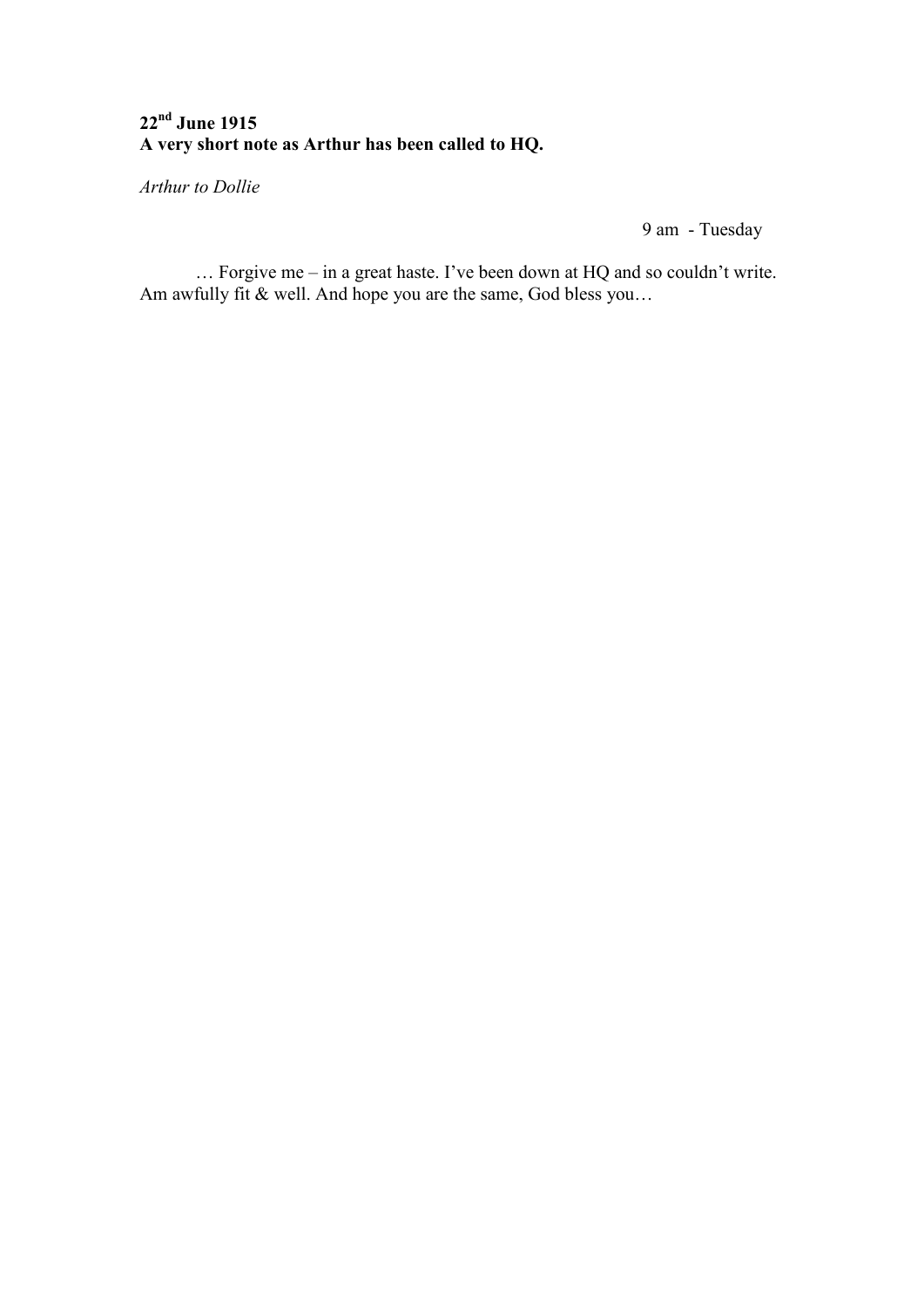# **23rd June 1915 Another very short note – as Arthur's men are called out of the front line at 30 minutes notice.**

*Arthur to Dollie* 

9pm

 … Forgive me again. I'm in a rear trench waiting to move. We were brought out of the front line on 30mins notice & are to go away to the left, to the "Orchard". Nothing like old friends.

We were horribly shelled again to-day. None of my men hit DG. I am very fit but just a wee bit tired. God bless you dear & keep you happy…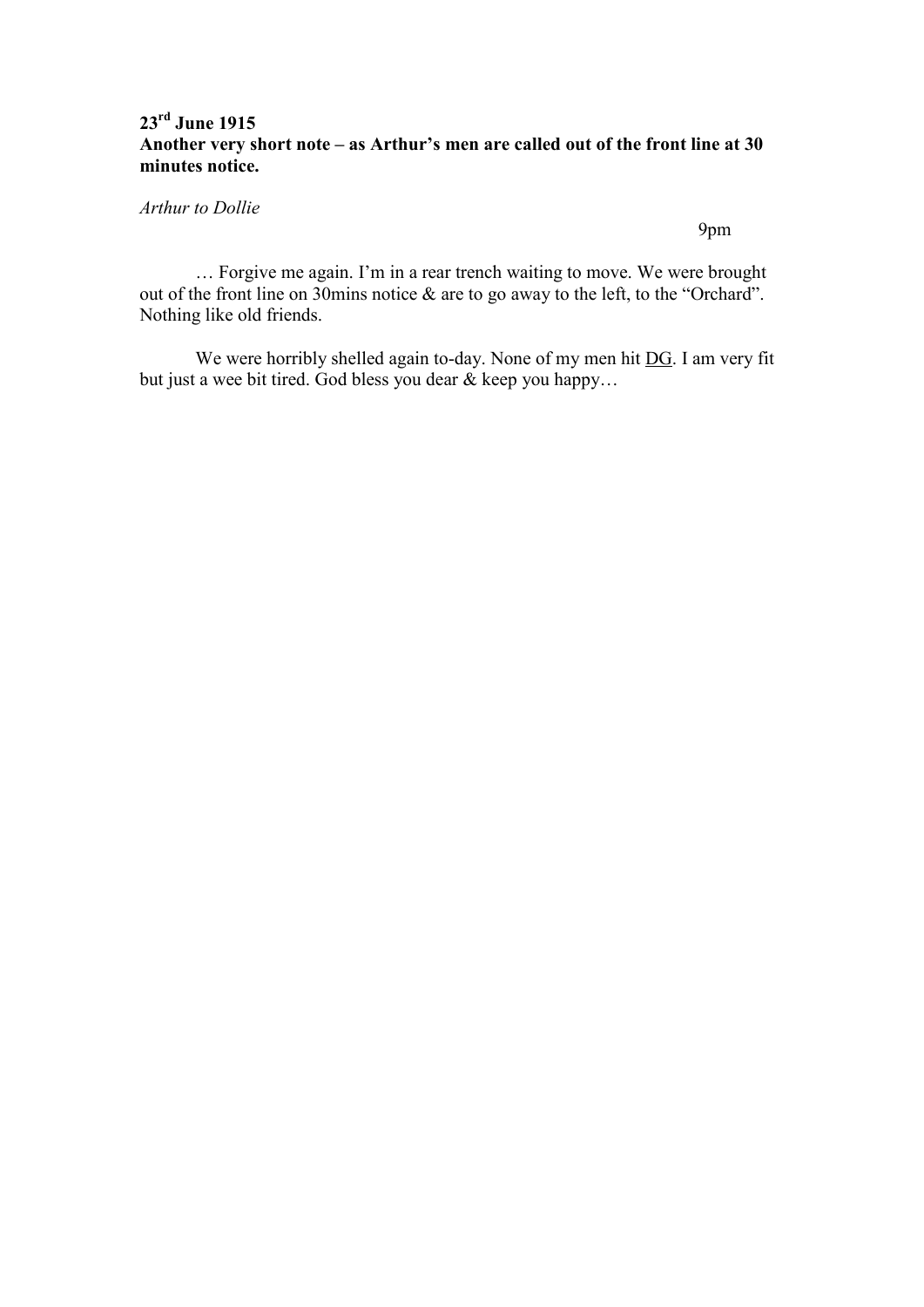# **24th June 1915 Arthur is hard pressed to write even a few lines to Dollie, as the CO intervenes with more work; Arthur however remains fit and well.**

*Arthur to Dollie* 

9pm Thurs.

 … It is late again. I feel desolate, for I'm longing to talk to you … God bless you. But these last three days work has intervened – so I have to cut myself short & write as best I may in a few minutes snatched here or there. I hoped to write you a long letter this afternoon. This morning we were settling down, but the **C.O.** wanted to talk to us – so perforce I had to go.

I am awfully well  $\&$  fit, dear girl  $\&$  so happy to receive your news which comes in so welcome day by day. I've been thinking a lot of you, sweet heart. I always do & pray for you…

Remember me to all please. I am so sorry about **Biel**. God rest his soul.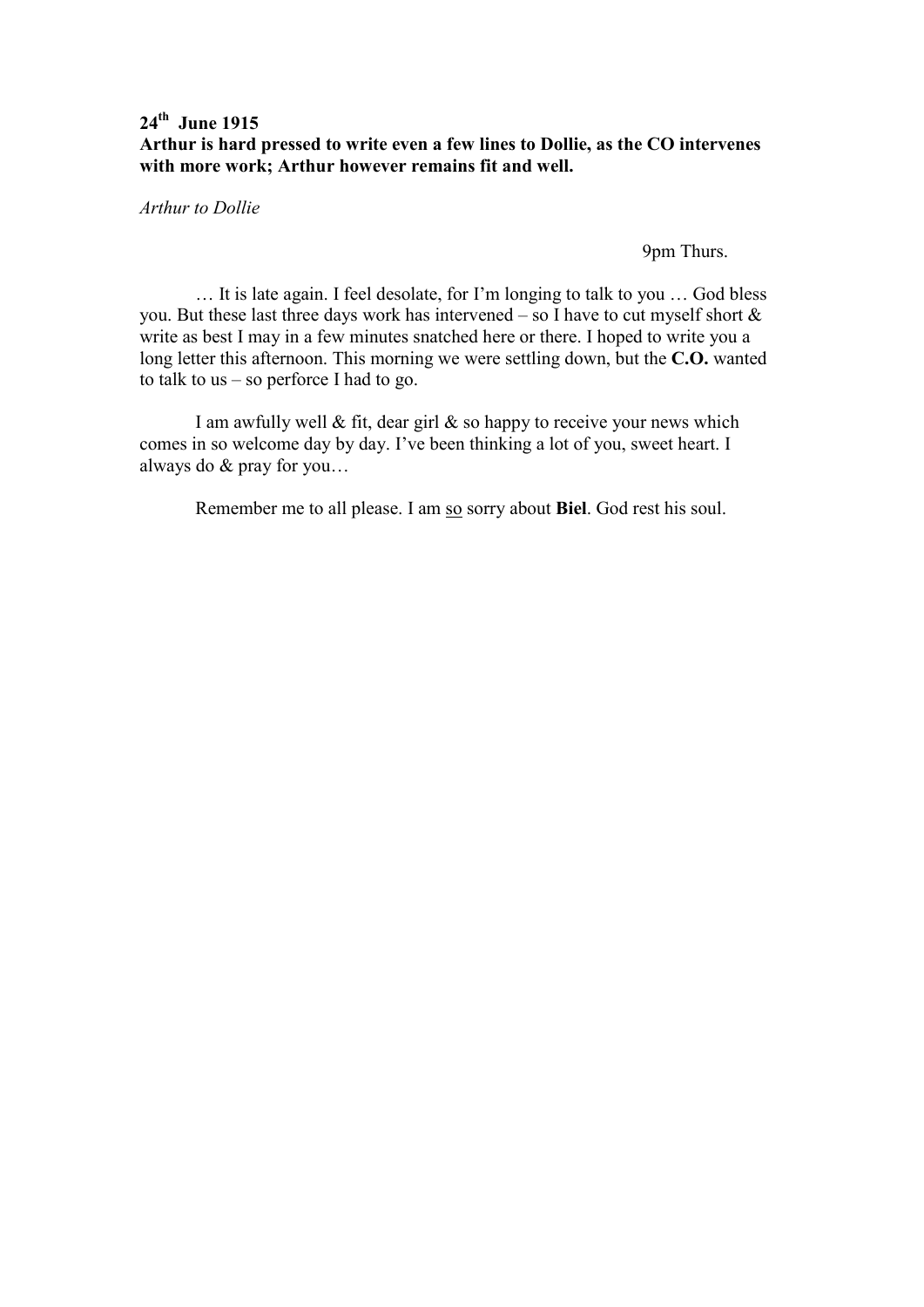## **Rain, thunder and more on the way; the condition of the trench is now beastly; visits by the C.O. and the General; Arthur dearly wants to write to Dollie in depth about becoming a Catholic – in preparation for their marriage.**

### *Arthur to Dollie*

#### 8pm Friday

 … Thanks awfully for your dear letter of Monday last. I got it last night with the ration party. God bless you, sweet heart, your letters are more welcome than ever up here.

 To-day has been a most unpleasant day, for we have had rain, rain and rain very heavily with a certain amount of thunder. Unfortunately, the air is no clearer. I'm afraid we are all in for more. The trench is in a beastly condition – mud everywhere, thick, sloshy and clinging – water everywhere to a depth varying from two inches to almost as many feet. But one gets to take it all in good part.

 Last night we were busy working. This morning I had a shave. The **C.O.** came round & this afternoon the **General**. This evening we have been up to HQ again, so that dear is why I'm so late.

 I have been thinking hard about us both, dear heart, about the question of religion – you darling. What a wonderful personage you are. I am going to talk to you about it, darling mine, as soon as I can get an opportunity of writing without fear of continual interruptions. God bless you dear. So I must beg your patience a little further, dear. One of the greatest trials of this trench life is the impossibility of writing a decent letter. For one has countless interruptions from one's own side, even providing the enemy are quiet & they are not.

Well, sweet soul, the Corporal is waiting so I must bid you Goodnight ...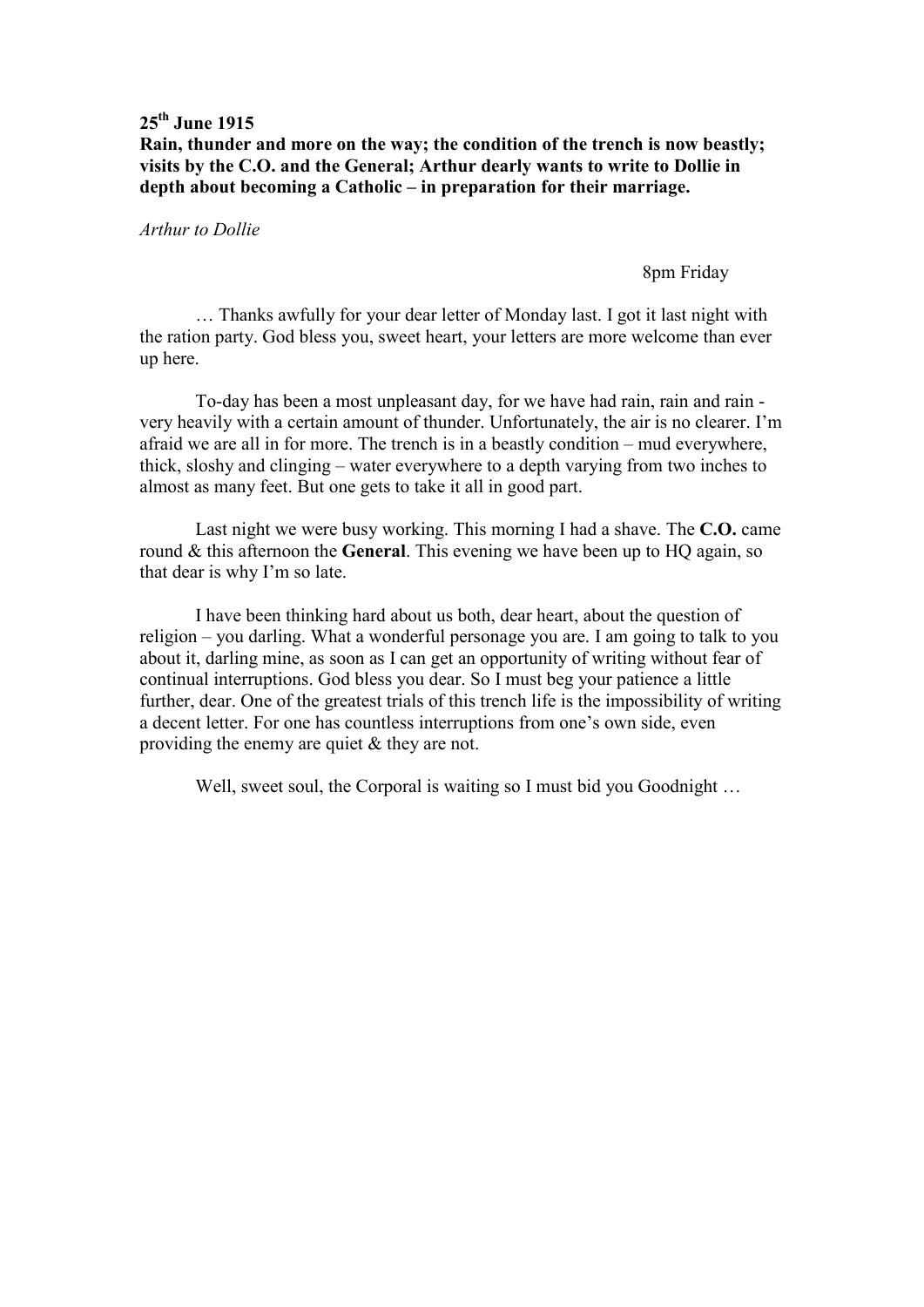**A welcome parcel from Dollie; hopes of being relieved in a few days time; the weather has greatly improved; limited leave is now open for the Officers but Arthur is quite annoyed by his Superior's choices – however he does see the logic in not losing good men from their Battalion.** 

*Arthur to Dollie* 

Saturday even., 5.20pm

... Still more to thank you for, sweet generosity – a letter, a parcel  $\&$  the "Tatler". Thanks a thousand times. I do appreciate it, especially your letter, your news is very breath of life to me. The post arrives late at night. You should see how I rush to my dug-out to read it.

 We are still up, dear, but hope to be relieved on Tuesday. I'm afraid not for long, though I feel I'd give anything to be at home (so do we all, only it's not a bit of use talking about it). Yesterday it simply poured – we were very uncomfortable. Fortunately it has cleared today and this afternoon is perfect.

 Last night we were busy working. It is pretty quiet here, though the "Bosches" snipe a lot at night and send up lots of flares. This morning I turned in for a bit after "stand to"  $\&$  slept from 3 to 7  $\&$  again till 9. After breakfast busy clearing up  $\&c$ . This afternoon **Johnnie Sutcliffe** and I went into HQ to stretch our legs. It was very pleasant there in the sun. We stayed there until 5 and had tea there.

 To-night we shall be working again as usual. So the round goes dear, day by day. I shall be glad to get out for a bit. At present I am feeling very bored. Leave is open but my name is not among the 3 sent forward. Whether there is any hope of a 2nd lot – I don't know but I don't think so. **Algy** has sent in **Wilcox, Johnny Sutcliffe & Tealeaves.** So those in authority have decreed – they are having the latter two names sent in because neither of the two have been fit lately & they think that they need a rest. Personally I think it's a fraud, either they are well & fit, in which case they should take their turn – or they are not fit & should go "sick" & get "sick" leave. This latter the C.O. won't let them do, as he might lose them if he did. So I suppose we've got to consider the battalion & stick it, but I don't think it is quite the game. However let's hope for better luck next time.

 I am longing to get back on Monday night for I feel I want to write you a long letter, little queen & to talk to you in my heart, my dear wife-to-be...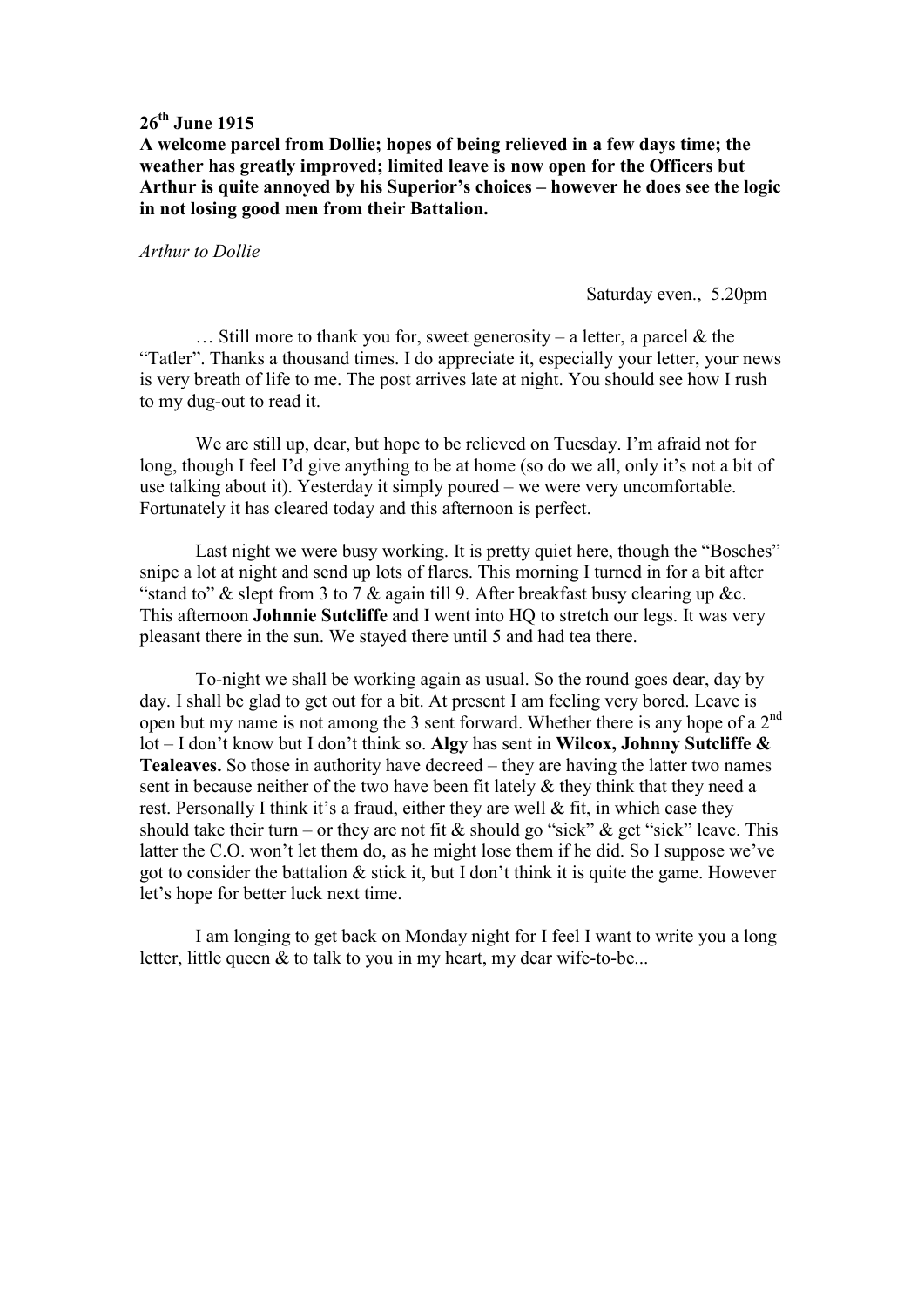**Heavy shelling in the trenches, with one Sergeant killed; the promised relief looks more likely as the new officers come to view their section of the line; Arthur is more than ready for a break; an abortive attempt to erect a cross on friend Harry Pulman's grave.** 

Arthur to Dollie

Sunday even. 7.20pm

 … So another day has passed by or rather another 24 hours, for our days are no longer days & nights, but just continual living, a long period of work & continuous watchfulness, with just a break for sleep after dawn.

 Last night dear we were busy working as usual. This morning I slept from half-past three until about twenty past eight. Then the enemy began to shell just beyond our left with heavy shell. Unluckily the first shell fell just behind **Johnnie**'s left. One of his Serjeants was killed and two men injured. The other shells DG fell clear of us...

 The rest of the day has been quiet comparatively. The weather hasn't been altogether favourable. It has rained a bit  $&$  the atmosphere is very heavy; we just missed a storm at lunch time.

 This morning the **C.O.** and the Col. & Officers of the battalion that is to relieve us came along to view the line. We are due to be relived to-morrow night but I hear to-night that the relief may be cancelled. **Johnnie, Tea-leaves & Wilcox** have been granted a week's leave from Tuesday. How I envy them. Of course, if the relief is off, their leave may be off too. I hope the relief is going to be on. It is fixed that each Brigade has 20 days "in" – that is 10 days for each Regiment. With Regiments at normal strength (as the Leicesters are) that means each Company gets five days in the front line & five in reserve lines. With us, it means that nearly all are up for the whole time. At any rate, I've been up the whole time with D Company. Forgive the grousing, dear, it helps an awful lot to have a real "pal" to whom one can talk …

 This afternoon, dear, I tried to sleep, but not very successfully. After tea, **Johnnie** and I went to HQ. I wanted to go & put **Harry**'s grave in order & to put his cross up, but couldn't get permission – as they don't want me to leave my area. However, they are going to see that it is put up. I am vexed for I'd waited  $\&$  schemed so long in order to put it up myself. But one has to do what one's told. I don't want to delay it any longer in case we do go back. Jove, how I long to get out of shell fire. I want to see you so badly, my darling. I'm fearfully envious of these people's leave – for I'm afraid that they'll be the only ones to get any this time …

To-night we shall be busy working again. I am hoping for news from you…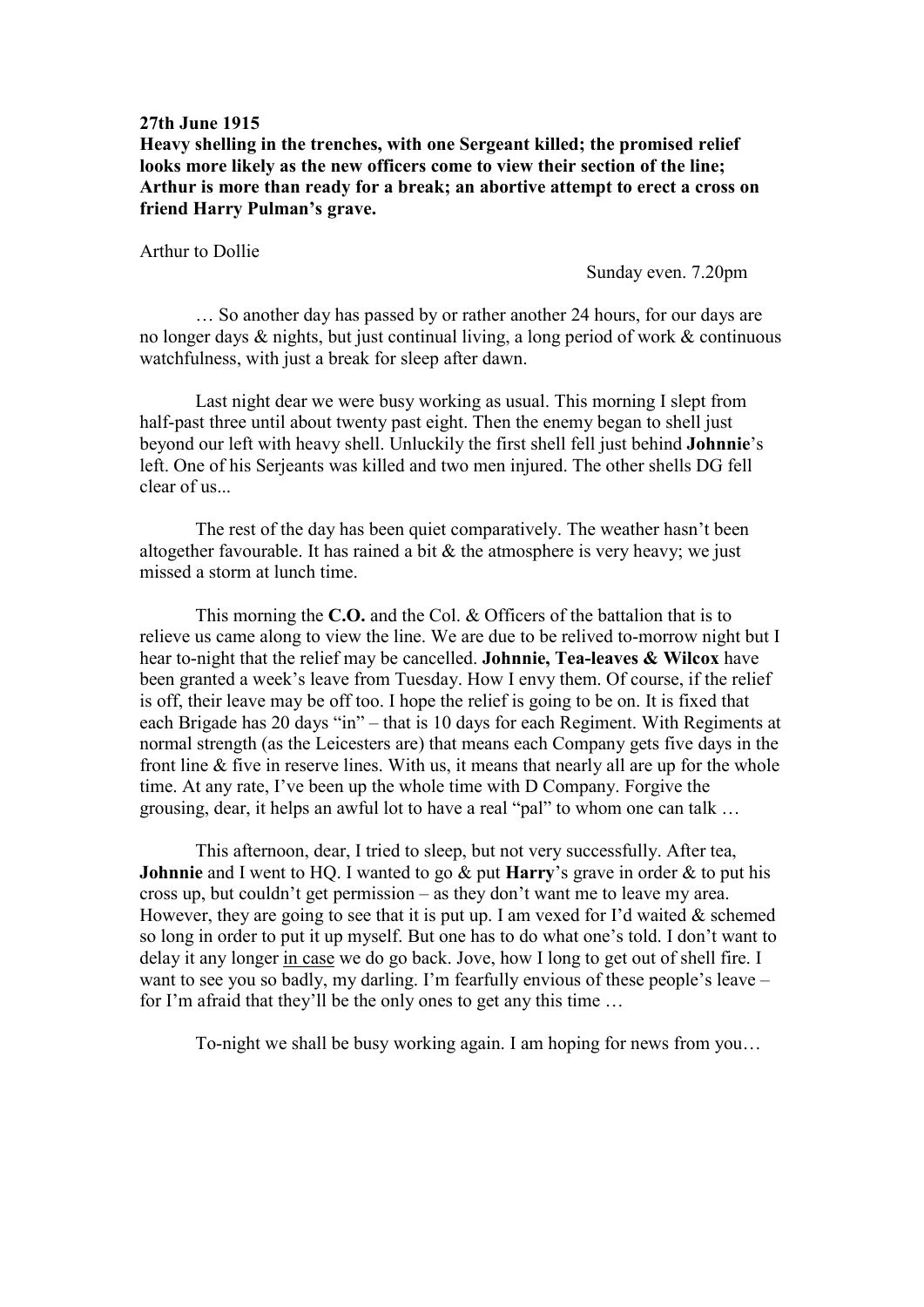# **28th June 1915 A fairly quiet 24 hours with night work and an almost leisurely visit to HQ to arrange tonight's relief.**

Arthur to Dollie

Monday even. 6.7pm

 … Alas no letter from you last night. I cannot grumble for I had two the night before but I love to get your news so much. It's awfully dull when the 24 hours pass without a letter!

 This last 24 hours has been quite fairly quiet. Last night, as usual, we were busy working. This morning I slept until 9 – six hours very pleasant – then brekker.

 Just before lunch I had a message through from HQ to go to there to see about to-night's relief. I stayed up there to lunch – **Johnnie** with me & "very nice too". We stayed up there part of the afternoon then came along back.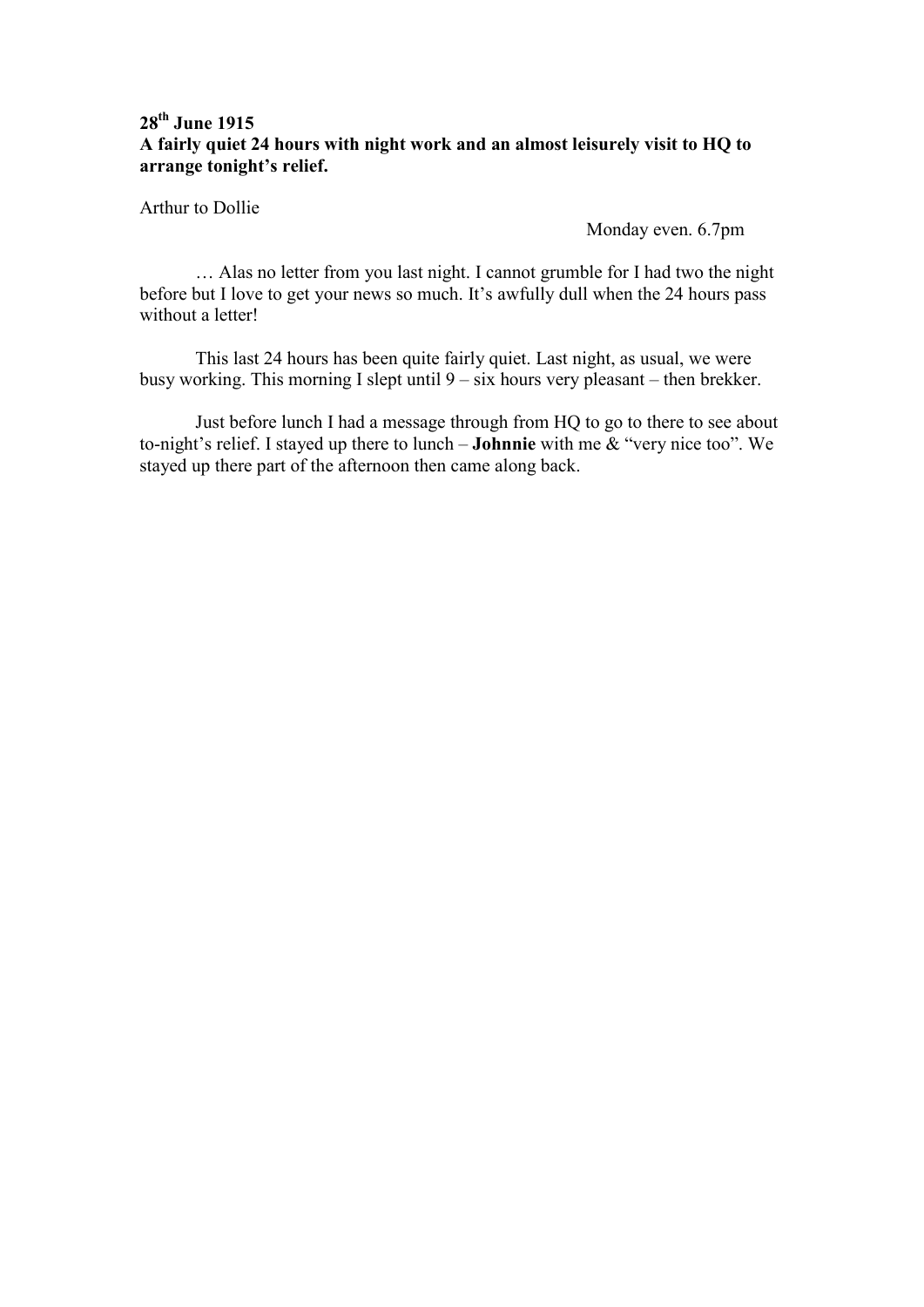**A safe return to billets at Les Lobes and (almost) out of enemy shelling range; "Rose Villa" – just 80 yards from the German trenches; a welcome parcel and the papers from brother Alfred; Arthur longs to be home with Dollie, as his fellow Officers prepare for leave; he expects to be put in charge of a newly formed Company of 150 men – as the whole battalion is very under strength.** 

Arthur to Dollie

Tues 6.15pm

 … Well, we're back in billets again DG at Les Lobes. Last night we were relieved in due course about half-past nine & marched back here. We got in about half-past twelve, had something to eat  $&$  so to bed – not quite a bed. Still!

 Did I tell you that when I had my dug-out shoved together in the Orchard Trench, one of the men found some roses, which he put in an Indian drinking cup outside & then labelled the spot "ROSE VILLA"! 80 yards from the Germans. Just picture 80 yards down Compayne [Gardens] and realise the bit of strain which one has when one is living at that distance for 10 days, with an extremely active and dangerous enemy, whose greatest joy would be to wipe out you & the men under your charge, for whom you're absolutely responsible.

We got out safely DG & back here, though the road was a bit tricky. It's an awful relief to be out, darling, and moderately removed from shell fire. It seems so strange. This morning we didn't have breakfast until half-past eleven. Then I had to go down to HQ about a Court of Inquiry on a fellow who shot himself accidentally.

 Then lunch: this afternoon, joy of joys, two dear letters from you. Thanks awfully darling, you are a dear to write – for I long to hear about you always. **Alfred** sent some papers & a very well-chosen parcel. I am going to write to him...

 I am feeling very restless and dissatisfied, little darling. Awfully wrong of me isn't it? But I want to be with you so badly & these fellows going off on leave to-day have made me feel restless. I want to be with you more than anything else in the world.

I wish K's Army would put in an appearance & let us get back. Our fighting strength is about 300. There is talk of making the Battalion into a battalion of two Companies i.e. joining up A & C, and B & D and calling them No1 & 2. **Sammy** will then have No1 & I No2. Even so it will only give us Companies of 150 instead of 250. Still it will make everything much easier. It will probably come into force on July  $1<sup>st</sup>$ .

 So, sweet heart of mine, I think you have all my news for to-day. We've been fairly busy settling down &c.